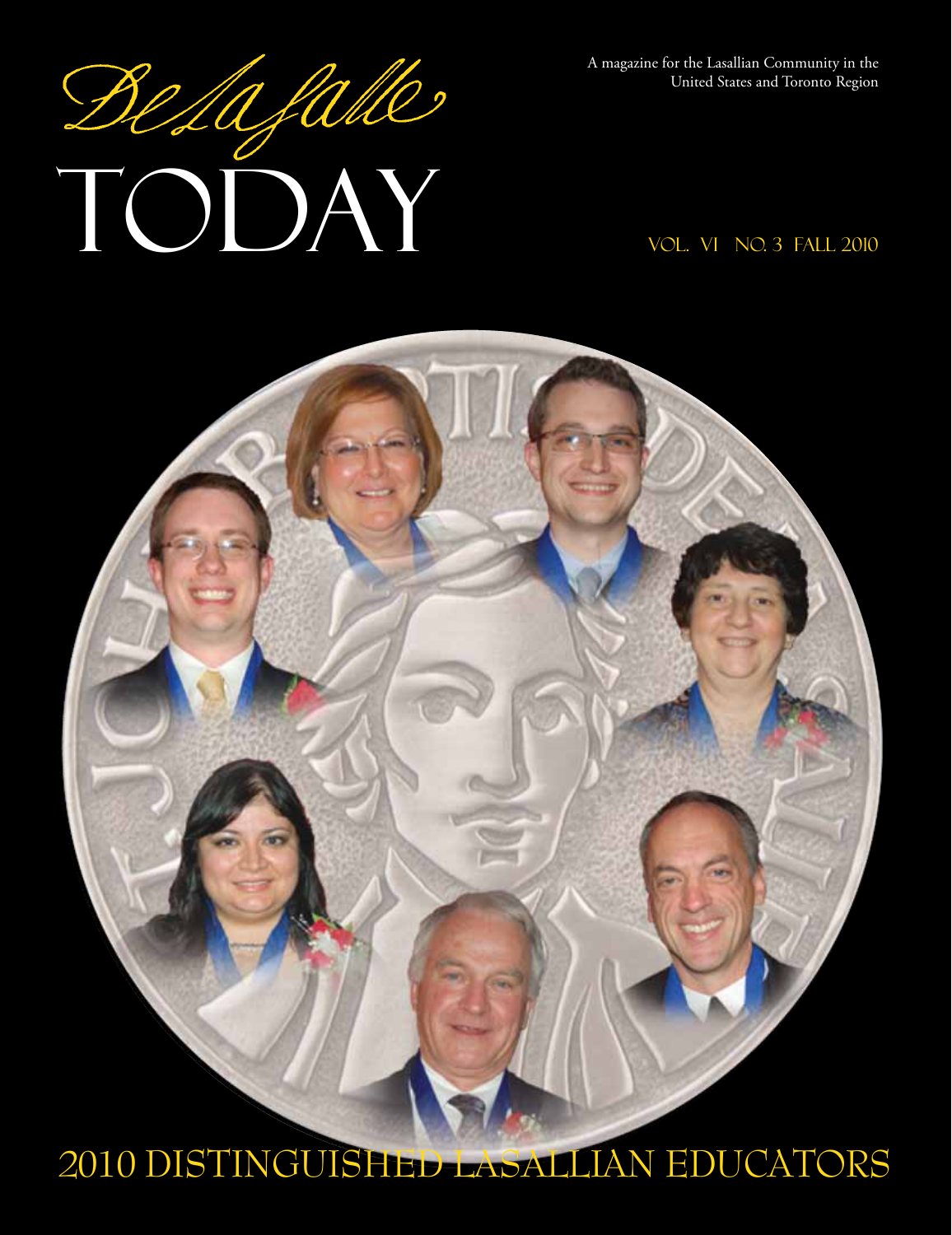

#### **1 Regional News**

- **4 Weeds and Wheat in a Place Called Hope** *By Bro. Daniel Fenton, FSC*
- **8 Pursuing the Dream of an Education: Berlanty's Story**

 *By Elizabeth Moor Jodice*

- **10 Twinning Contributions: SY 2009-2010**
- **12 Global Learning and Lifetime Experiences Through** Travel *By Suzanne Lipovsky and Patrick Terranova*
- **15 2010 Distinguished Lasallian Educators** *Compiled and Edited by Celine A. Quinio*
- **18 The Journey of Becoming a Brother** *By Elizabeth Moors Jodice*
- **IBC In Memoriam**
- **IBC Calendar of Events**

*About the cover photo: 2010 Distinguished Lasallian Educators with the award medal in the background. Story on Page 15.* 

*De La Salle Today* is published three times a year by the Christian Brothers Conference, 3025 Fourth Street NE, Suite 300, Washington, DC 20017, 202.529.0047.

> Celine A. Quinio *Editor & Designer*

Brother Robert Schieler , FSC *Editorial Advisor*

Elizabeth Moors Jodice *Editorial Assistant*

> Christy Carl *Circulation*

Dear Lasallian Reader,

Each year, at the close of the annual Huether Lasallian Conference, we celebrate and honor the Distinguished Lasallian Educators in the Region. These are men and women who have served in a Lasallian ministry for at least five years and exemplify the ideals of St. John Baptist de La Salle, Patron of Teachers—fostering Gospel values in the lives of faculty, staff and students and acknowledging their workplace as an institution of educational excellence that shares in the teaching mission of the Catholic Church. Their stories appear on pages 15-17 of this issue.

The vocation of a teacher is a special calling that provides many opportunities by which we can seek the kingdom of God by engaging in temporal affairs and directing them according to God's will. Thus, in *Meditations for the Time of Retreat*, we read: "To be entrusted with the teaching of the young is a great gift and grace from God." (MTR 9.1) A Lasallian teacher, in particular, is called to contribute to the sanctification of the world by fulfilling his/her own particular duties of "providing a Christian and human education to the young, especially the poor." The school community provides teachers with the setting in which to work out their vocations by "touching the hearts of students" and thereby sanctifying their work, sanctifying themselves in their work, and sanctifying others through their work. Indeed. "this work of teaching is one of the most important in the Church." (MTR 7.1)

Our ministries are filled with Brothers, lay men and women, and students who serve the Lasallian mission and give of themselves wholeheartedly in the service of the poor and the disadvantaged. They, too, share their stories in this issue. Bro. Daniel Fenton writes about his trip to the Philippines last summer together with a group of college student volunteers who worked at a center for young men who have been in jail. Berlanty Azzam tells her story about the challenges she and her people must go through in order to get a good education. La Salle University students share the invaluable knowledge and experience they have gained through travel abroad. And two novices tell the story of their journey in becoming a Brother.

Happy holidays and blessings throughout the new year!

Celine *Editor*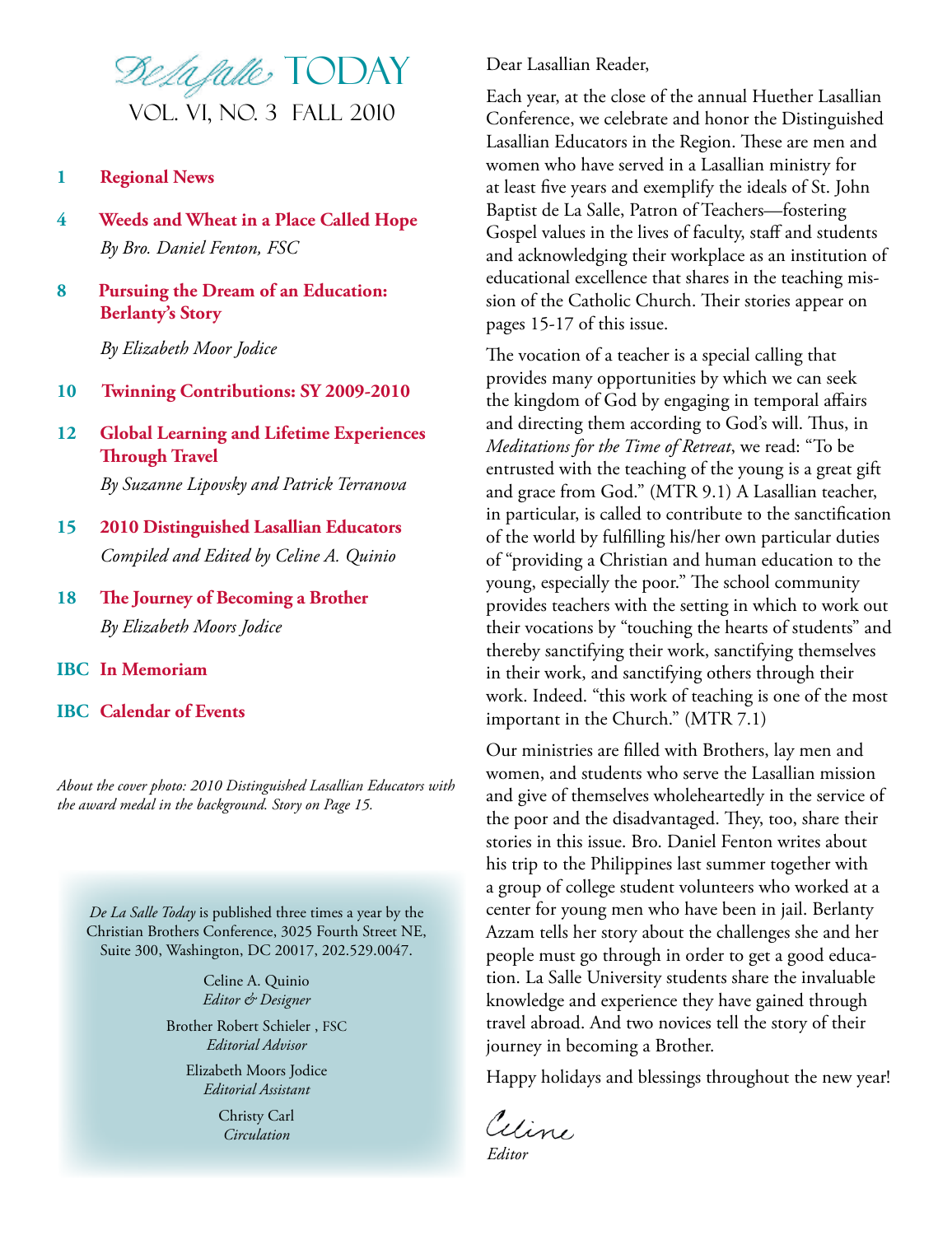#### REGIONAL NEWS SHARING THE FIVE CORE PRINCIPLES in a Five Course Meal

#### Bethlehem University Awards



Father Drew Christiansen (left), Editor-in-Chief of *America* magazine and HCEF Co-Founder, and President Rateb Rabie, KCHS (right) presented the Living Stones Solidarity Award to Bro. Peter Bray (center), Bethlehem University Vice Chancellor. *Photo: Hussam Hammoud, Otion Creative.*

The Holy Land Christian Ecumenical Foundation, Inc. (HCEF) presented Bethlehem University (BU) with the 2010 Living Stones Solidarity Award on November 5 at the Bethesda Marriott in MD. The award honors BU for its commitment to improving the lives of Christians in the Holy Land through education, advocacy and solidarity, particularly its emphasis on excellence in academic programs and the development of students. The award also commends BU for its commitment to preparing students to assume leadership positions in society.

Bethelehem University has also received a \$400,000 grant from AMIDEAST (America-Mideast Educational and Training Services, Inc.), through its Palestinian Faculty Development Program. The USAID fund will be used to establish a Center for Learning and Teaching Excellence in the university and enable it to address multiple goals over two years, including finding better ways to educate its students.



St. Paul's School in Covington, LA is creatively reaching out to parents through a new Lasallian formation program. The Five Core Meal is modeled from a program the New Orleans-Santa Fe District developed. Approximately 40 parent leaders attended the inaugural dinner at St. Paul's, which included five courses served by Lasallian Youth Leaders strategically paired with presentations and conversations on the five Lasallian core principles.

Stacie Hollingsworth, a Mothers Club board member, said the event made her feel more connected to the school community. "The highlight of the night for me was realizing that the faculty of St. Paul's has such a strong faith and belief in the mission of the school and that they will strive to teach this mission to each student on an individual basis," she said.

Principal Brother Ray Bulliard said this type of parent involvement raises the bar and shows parents are not only interested in academics, rules, and procedures. "They're actually getting down to the core reason why we exist and if parents buy into that the kids are going to gain so much from it," he said.

More meals are planned to reach a greater number of parents. A guide for hosting a Five Core Meal is available at www.lasallian.info/doc/fivecoremeal.pdf.



"Like" LASALLIANLINK on Facebook! Keep in touch with the wider Lasallian Family in the USA-Toronto Region. Share the good news about your school...interact with other Lasallians...connect with other ministries. Add www.facebook.com/LasallianLink to your favorite sites.

Selafalle TODAY, Fall 2010 1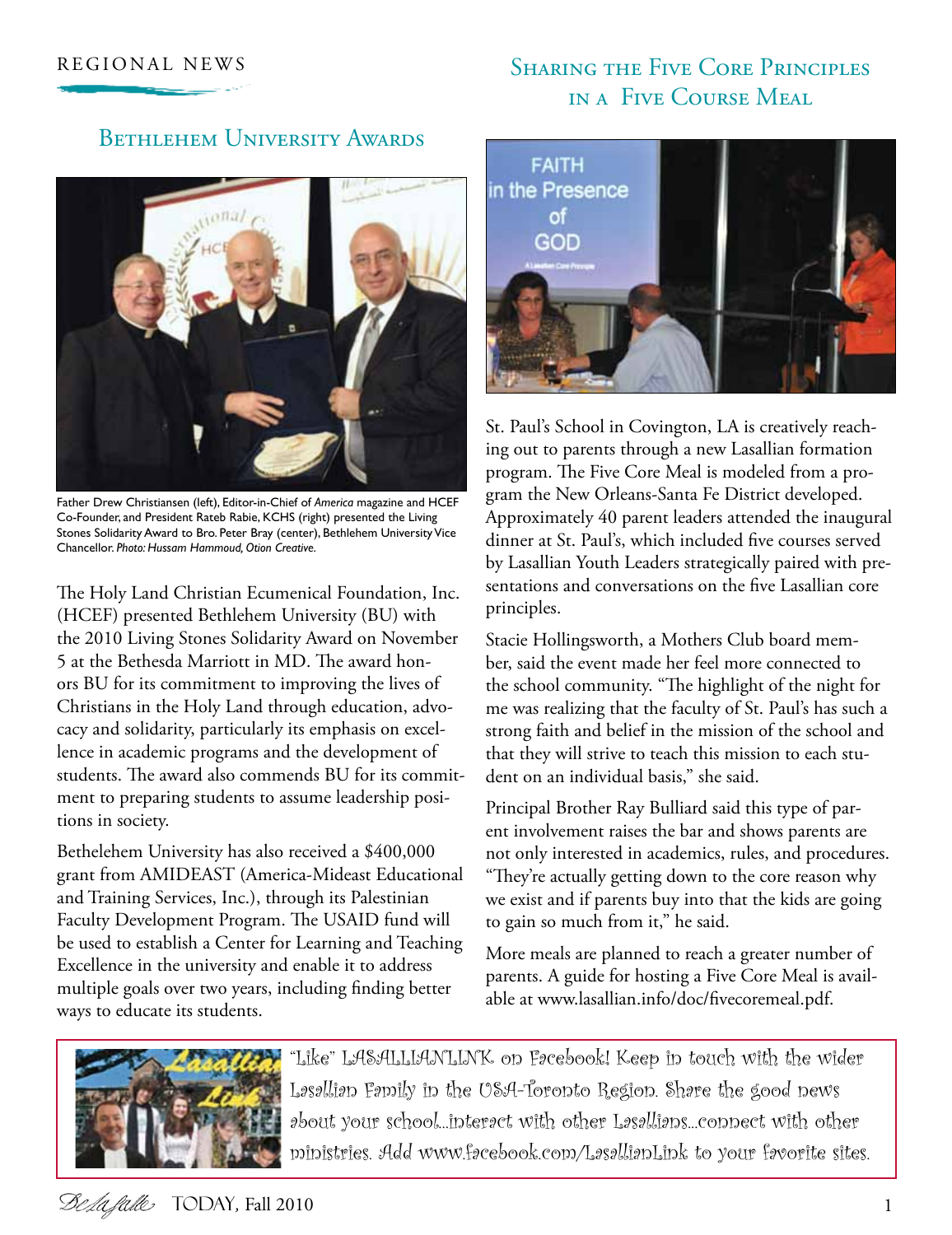#### Communications Survey Summary

Four hundred fifty people in the USAT Region responded to the Institute Communications Survey in 2009. This represents 26 percent of the surveyed population of 1,700. Following is a summary of the survey results.

*Knowledge.* More than half of the respondents (67 percent) have extensive knowledge about the Founder and the Institute (66 percent). Close to three-fourths (74 percent) are knowledgeable about the Lasallian Mission. About half of Lasallians in the Region have average knowledge of events/activities in their District and the Region. However, almost one-third of the respondents indicated that they knew little or nothing at all about what is happening in their District and the Region.

*Source of Information.* The majority of the respondents get information about their District, the Region and the Institute from newsletters (67 percent), the website (57 percent) and direct or personal contact (58 percent). Thirty-four percent obtain their information from campus announcements. In all cases, the respondents receive the information on a monthly or on a weekly basis.

*Satisfaction.* Eighty-five percent of the respondents are satisfied with the information they receive. However, when asked what topics they would like to know more about, half of the respondents said they would like more information on Lasallian spirituality (52 percent) and Lasallians around the world (50 percent). Other subjects of interest to respondents are Lasallian association (45 percent, Lasallian identity (44 percent), Lasallian pedagogy (42 percent), social justice (41 percent) and the Lasallian Mission (37 percent). Twenty percent indicated a desire to know more about the Brothers' vocation.

*Communicating the Lasallian Mission.* Most of the respondents communicate the Lasallian mission to students and faculty/staff in the classroom, through service learning and personal contact. They also use their ministry website, newsletter and e-mail to inform others about the mission.

*Lasallian Brand.* Brand recognition is an important aspect of communication. In the Region, several names are used to refer to the Brothers: Christian Brothers (88 percent), Brothers of the Christian Schools (45 percent), De La Salle Brothers (38 percent) and La Salle Brothers (8.1 percent). Respondents were divided in the adoption of a single name to identify the Brothers in the Region.

A majority did not see a problem in the use of the same name throughout the Region. Those who did not agree to a change felt the name presently being used to refer to the Brothers was deeply rooted among the people in their area and any change would result in confusion.

Communication is essential in keeping the Institute alive and ensuring that all its components and constituencies are well informed of developments, so that they can fully participate in the work of the Institute and in moving the mission forward. The survey results will provide feedback to communicators at all levels in evaluating the effectiveness of their communication efforts and identifying areas that need improvement. Thank you to everyone who participated in the survey.

#### SF and NO-SF DISTRICTS LAUNCH Discerning Program for Leaders

The San Francisco and New Orleans-Santa Fe Districts recently launched a two-year program (2010-2012) for future Lasallian leaders. The Discerning Leaders Program is intended to help selected educators discern their talent, interest, and aptitude to serve as principals or presidents in secondary schools of the Districts and beyond.

The two main elements of the Program are face-to-face gatherings and mentoring. The program will include formal presentations and informal exchanges with experienced educators at various school sites, readings, and time for prayerful reflection. The mentoring program will take place at the participant's home institution with the school's president or principal serving as mentor.

#### NEW FSC AFFILIATE

Sister Dolores Montini, CSJ, was affiliated to the Institute on October 10<sup>th</sup> at Christian Brothers University in Memphis.

#### N E W A P P O I N T M E N T S

- **Brother Larry Schatz**, Visitor, Midwest District, effective July 1, 2011
- **Brother Nick Gonzalez**, Principal, Cathedral High School, El Paso, TX, effective January 1, 2011
- **Kathleen A. Brown**, President/Principal, Holy Family Catholic High School, effective January 1, 2011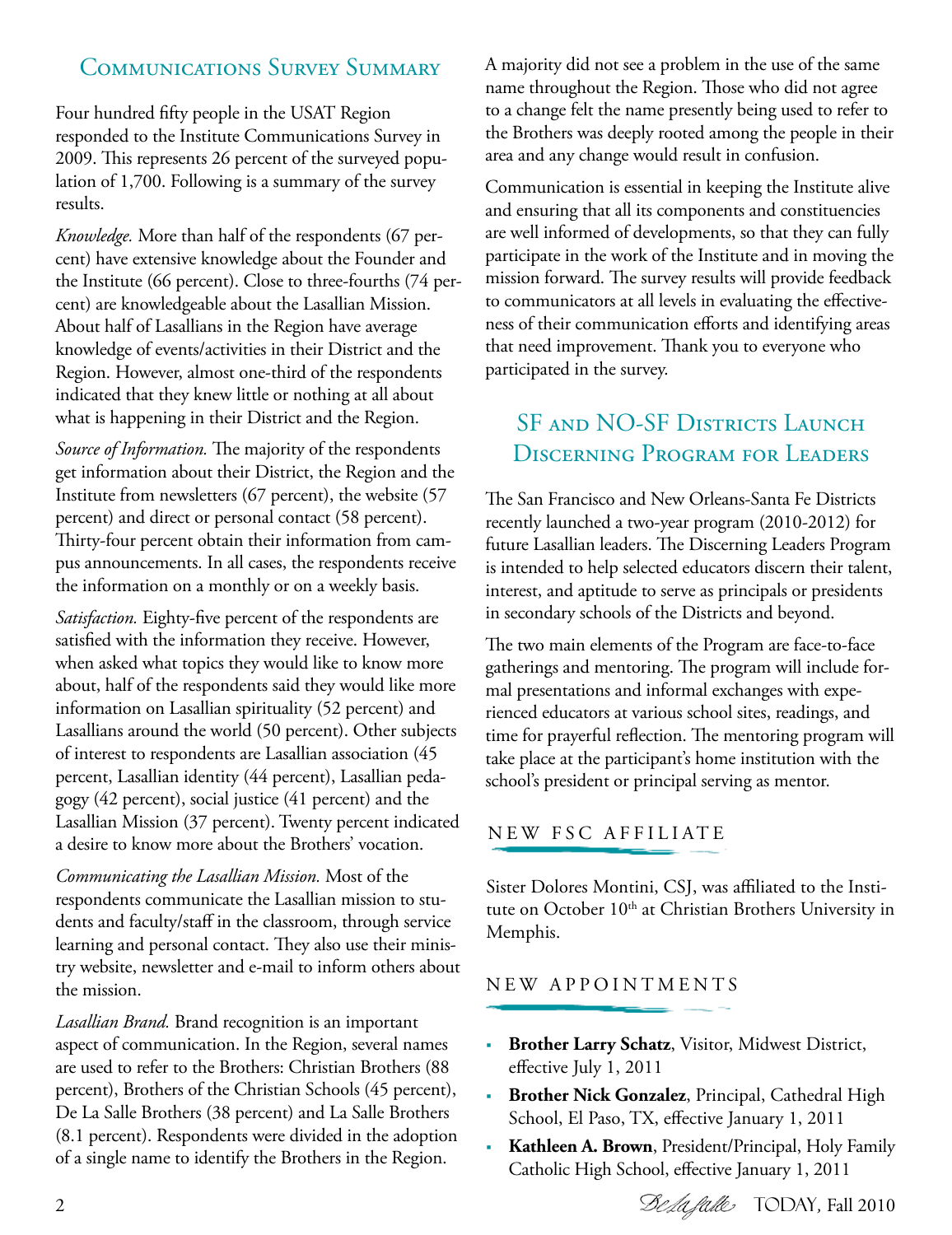#### **Ministry Educator of the Year (SY 2009-2010)**

| <b>School</b>                                             | <b>Name</b>                              | <b>Subjects/Position</b>                                                  | Years<br><b>Served</b> |
|-----------------------------------------------------------|------------------------------------------|---------------------------------------------------------------------------|------------------------|
| Archbishop O'Hara High School, Kansas City, MO            | Mr. James Monteil                        | Math Department Chair and Teacher, Coach                                  | 15                     |
| Bishop Kelley High School, Tulsa, OK                      | Mr. Lance Parks                          | English Teacher, Coach                                                    | 8                      |
| Calvert Hall College High School, Towson, MD              | Mr. Joseph A. Baker '76                  | Assistant Principal for Academic Affairs, Math<br>Teacher                 | 30                     |
| Christian Brothers Academy, Albany, NY                    | Ms. Sarah Waite                          | Director of Music                                                         | 12                     |
| Christian Brothers Academy, Lincroft, NJ                  | Mrs. Virginia Decker                     | Spanish Teacher                                                           | 35                     |
| Christian Brothers Academy, Syracuse, NY                  | Mr. Vincent Horan                        | Religion Teacher                                                          | 7                      |
| Christian Brothers High School, Sacramento, CA            | Ms. Susannah Nelson                      | Director of Campus Ministry                                               | 10                     |
| De La Salle Academy, New York, NY                         | Ms. Jeane Bunn                           | Founding Faculty Member, Asst. Principal                                  | 25                     |
| De La Salle Collegiate High School, Warren, MI            | Mrs. Stephanie Spencer                   | Physics Teacher, Science Olympiad Team<br>Moderator                       | 6                      |
| De La Salle High School, Concord, CA                      | Mr. Jim Olwell                           | Math Teacher, Coach, National Honor Soc.<br>Moder.                        | 29                     |
| De La Salle in Towne, Philadelphia, PA                    | Ms. Pamela Walker                        | Director of Education                                                     | 8                      |
| De La Salle Vocational, Bensalem, PA                      | Ms. Nancy Staiber                        | Math/Science Teacher                                                      | 20                     |
| Helias Catholic High School, Jefferson City,<br><b>MO</b> | Mr. Bryndyn Crutcher                     | Math Teacher, Technology Coordinator,                                     | 10                     |
| Holy Family Catholic High School, Victoria, MN            | Ms. Lynnae Bosch                         | Campus Minister, Theology Teacher                                         | 5                      |
| J.K. Mullen High School, Denver, CO                       | Mr. Steve Hoemann                        | English Teacher                                                           | 10                     |
| La Salle Academy, New York, NY                            | Mr. Raymond Polanco '89                  | Assistant Principal for Student Services,<br>Dean of Students             | 16                     |
| La Salle Catholic College Preparatory,<br>Milwaukie, OR   | Mr. Tom Dudley                           | Principal                                                                 | 5                      |
| La Salle College High School, Wyndmoor, PA                | Mr. Michael Dolan                        | Guidance Counselor, Counseling<br>Department Chair                        | 21                     |
| La Salle High School, Pasadena, CA                        | Ms. Jane Osick                           | English and French Teacher, Mock Trial Team<br>Moder.                     | 13                     |
| La Salle High School, Yakima, WA                          | Sr. Ann Marie Lustig, OP,<br><b>AFSC</b> | Religious Studies Teacher, Director of<br><b>Student Support Services</b> | 12                     |
| La Salle School, Albany, NY                               | Ms. Martha Juenger                       | Science Teacher                                                           | 25                     |
| La Salle University, Philadelphia, PA                     | Dr. Nancy L. Jones                       | Integrated Science, Business and Technology<br>Professor and Chair        | 24                     |
| Lewis University, Romeoville, IL                          | Mr. Joseph Falese                        | Vice President of Student Services                                        | 31                     |
| Sacred Heart Cathedral Preparatory,<br>San Francisco, CA  | Ms. Cristin Kuehl                        | English Teacher                                                           | 15                     |
| St. Gabriel's Hall, Audubon, PA                           | Mr. Daniel Rhoton                        | Math Teacher/Former Vice Principal                                        | 12                     |
| St. John's College High School, Washington, DC            | Mr. Melvin Colvin                        | Director of Technology                                                    | 25                     |
| Saint Mary's College High School, Berkeley, CA            | Ms. Kate Long                            | Social Studies Department Chair and<br>Teacher                            | 9                      |
| Saint Paul's School, Covington, LA                        | Mr. Lee Pierre                           | Chemistry Teacher, Football Coach                                         | 11                     |
| St. Peter's Boys High School, Staten Island, NY           | Ms. Janet Grassia                        | Science Department Chair and Guidance Coun.                               | 9                      |
| St. Raymond High School for Boys, Bronx, NY               | Bro. Richard Galvin, FSC '82             | Campus Minister, Religion Teacher, Coach                                  | 6                      |
| St. Raymond High School for Boys, Bronx, NY               | Mr. Robert Heckmann                      | Librarian, Track Coach                                                    | 27                     |
| San Miguel School, Washington, DC                         | Mrs. Diana Aguilar                       | Math and Religion Teacher                                                 | $\overline{9}$         |

Selafalle TODAY, Fall 2010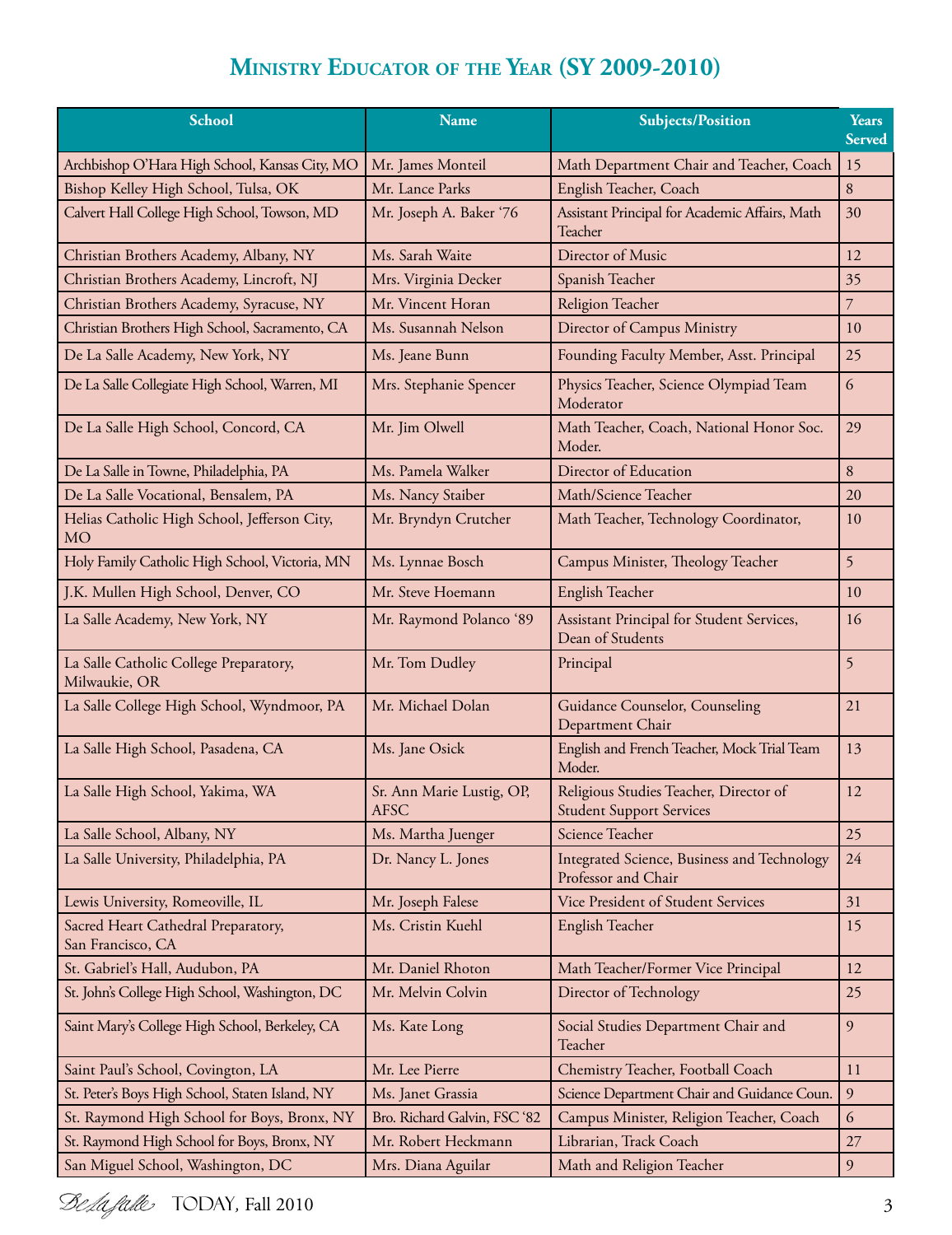

Main building of Bahay Pag-asa Youth Center in the Philippines.

*The kingdom of heaven may be likened to a man who sowed good seed in his field. While everyone was asleep his enemy came and sowed weeds all through the wheat, and then went off. When the crop grew and bore fruit, the weeds appeared as well.* 

*...His slaves said to him, 'Do you want us to go and pull them up?' He replied, 'No, if you pull up the weeds you might uproot the wheat along with them. Let them grow together until harvest; then at harvest time I will say to the harvesters, "First collect the weeds and tie them in bundles for burning; but gather the wheat into my barn."—* Matt 13:24-30

The past seven years, I have<br>
accompanied young volun-<br>
teers for a month-long service<br>
trip to Bahay Pag-asa Youth Center accompanied young volunteers for a month-long service in Bacolod, in the Island of Negros in the Philippines. Each year I warn the few volunteers who travel with me, "You're not going to be tourists. For the most part you'll be spending all of your time working with teenage boys who are in trouble with the law. You will get up at 5:30 in the morning and you'll be exhausted by 9:30 in the evening. It will be hot and humid. There will be mosquitoes, flies, ants, spiders, lizards, snakes and frogs. The power will go out regularly and there will be no hot

showers. You will probably see things that upset you and you won't be able to do much about it. Your job will be to support the staff as they work with the residents and you'll need to follow the rules they set down." Strangely, there are always a few who still want to go.

Bahay Pag-asa or "House of Hope" is administered by the Brothers of the Christian Schools as a center for Filipino youth who have run into trouble with the law. It provides a safe, positive, educational environment as an alternative to the overburdened Philippine correctional system which has often housed young offenders with adults.

<sup>\*</sup>Bro. Daniel Fenton is a teacher at San Miguel School in Tucson, AZ and a member of the San Francisco District.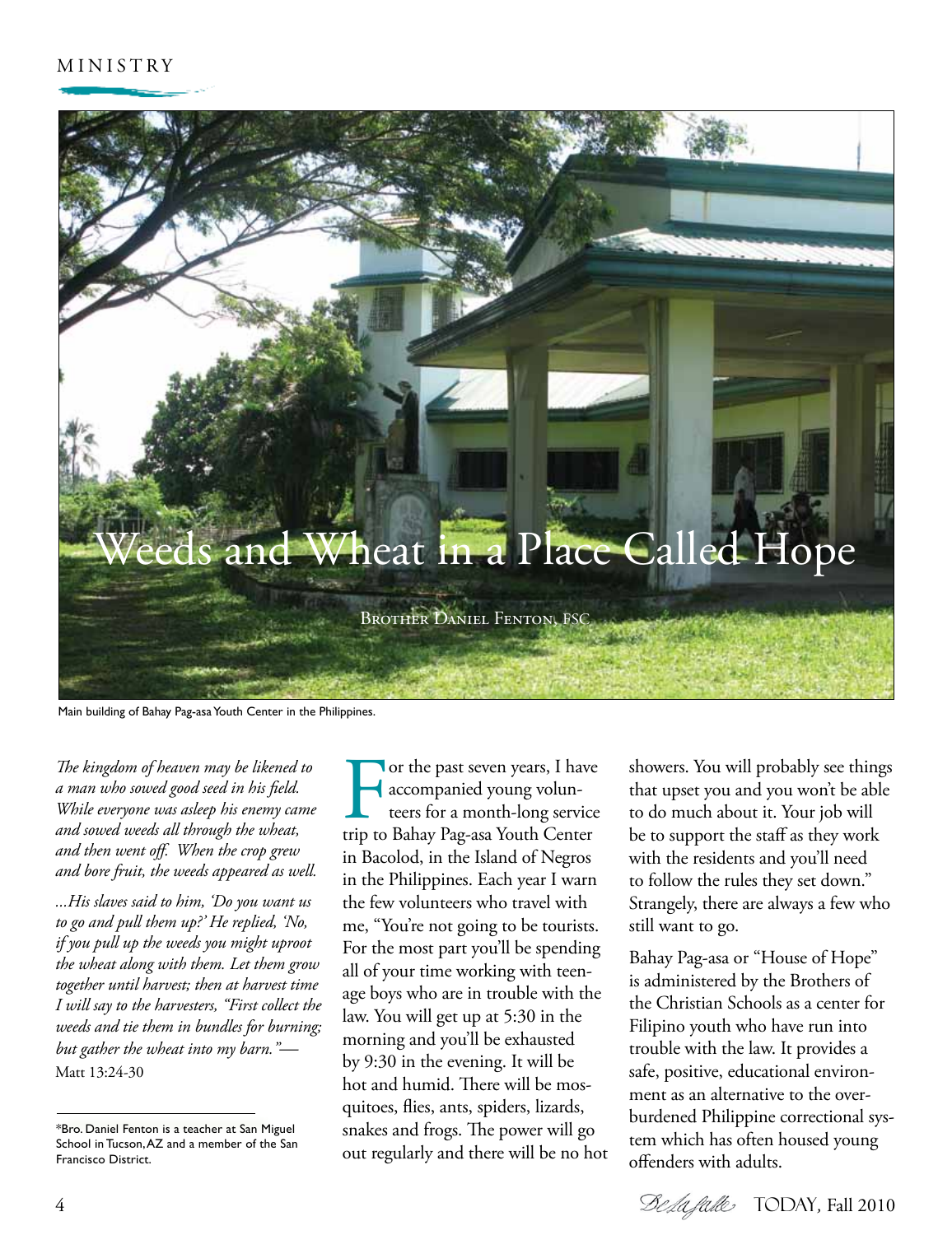With support from the District of San Francisco and under the supervision of the University of Saint La Salle in Bacolod, the center opened in 2001.

The volunteers are always full of questions: "What are the kids like? Do they speak English? What did they do to be sent there?"

I think back over the stories told to me. "There are some who are falsely accused. Most of them have been involved in some sort of illegal activity. Some are facing murder charges." When the volunteers finally have a chance to meet the residents, they invariably discover that "They're just kids! They're polite. They're interested in learning." They can't believe that these nice boys came out of jails or police lock-ups.

Every summer, I can count on Jensan Lazarito, the social worker who has dedicated her life to helping the boys at Bahay Pag-asa, to fill us in. Softspoken and unassuming, Jensan has walked me through jails and squatter camps in search of potential residents and to find the families of current residents. She guides



Jensan Lazarito, a social worker at Bahay Pag-asa.



Volunteers, (l-r, center) Justin Grider, José Herrera and Adonis Trujillo, with two Bahay Pag-asa Halfway House residents who are enrolled at the University of Saint La Salle in Bacolod.

my understanding of the legal processes and can describe the facts of particular cases: "Stealing chickens and ducks…attempted rape… homicide…highway robbery… breaking into a house." Later the volunteers will say to me, astonished, "They're charged with some pretty serious stuff!" Jensan also reviews the background information on each resident, "…father told the boy to steal food…was beaten with a bamboo stick…was a street kid…parents abandoned him…was recruited into a gang…father is in prison… has a psychological disorder…was defending this father who was being attacked." I glance at the volunteers. They're looking at the table, the floor. They're thinking of their own experiences of growing up, silently comparing.

Over the years, the Brothers, the staff and the boys have filled me in on the details of arrest and incarceration. The jail stories, from many different boys and in many different cities, are strikingly similar. Unless a boy

has connections (a relative or friend at the jail), he will fall prey to abuse from inmates and guards. Several years ago CNN broadcast shocking images of children stuffed into cages in one particular jail. UNICEF launched an effort to reform the country's juvenile justice guidelines, and in 2005, a Juvenile Justice Reform Act was passed. Under its provisions, no child under the age of 15 may be held by police for more than eight hours and they are exempt from criminal liability. Juvenile offenders between the ages of 15 and 18 who are charged with serious crimes are to be placed in intervention programs.

Following the passage of this reform, there was significant confusion regarding its implementation. The government scrambled to set up centers specifically for minor offenders, but there were soon reports that the same kinds of abuse found in the jails were taking place in these centers. Once, Bro. Vince Fernandez

*Continued on Page 6*

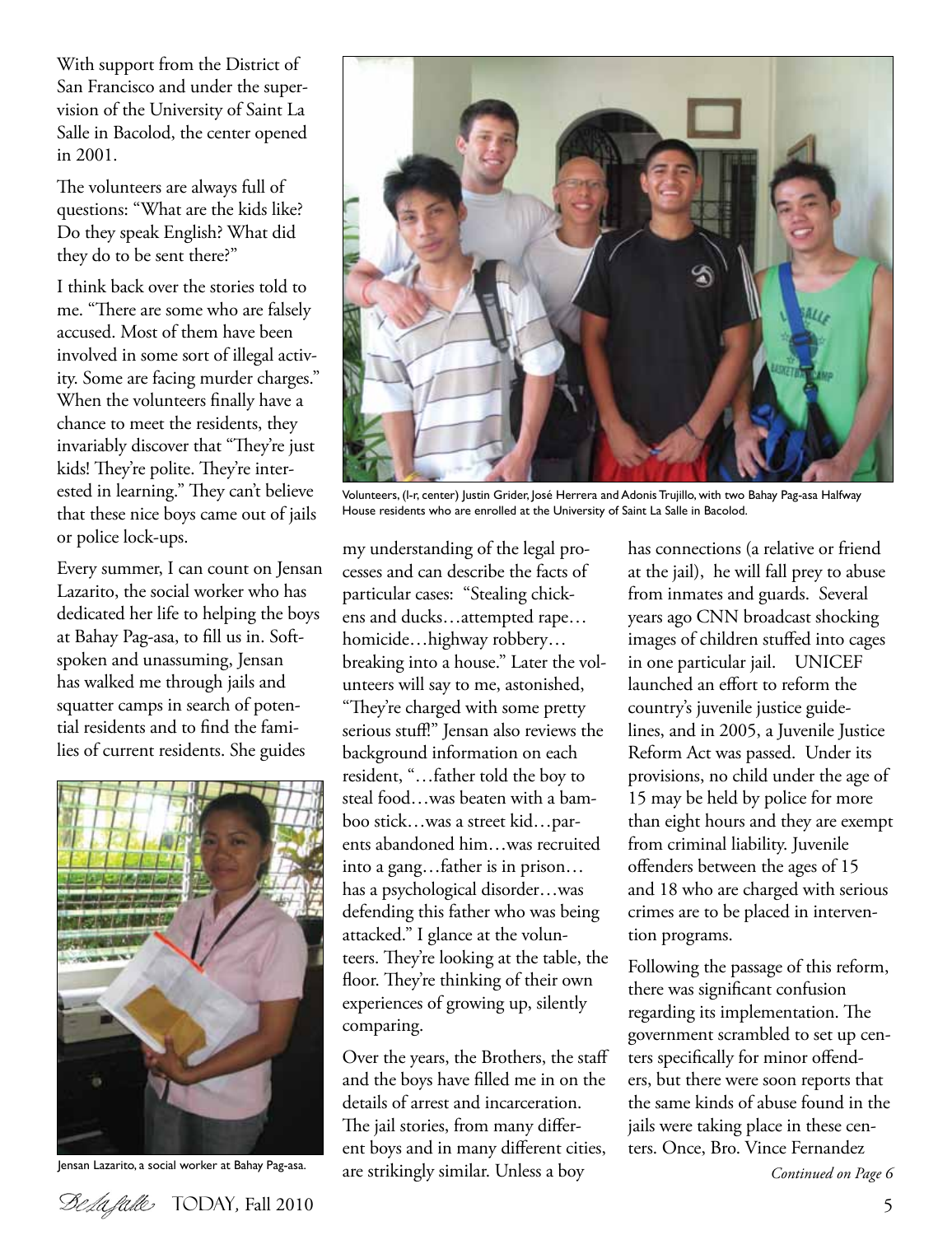#### WEEDS AND WHEAT...

*Continued from Page 5*

and I visited a government-sponsored Social Development Center where there was a mixture of minor offenders and abandoned children. The conditions looked little better than a jail. No learning activities were taking place and the kids were sitting on a concrete floor, their arms and legs covered in rashes and sores. Bro. Vince explained, "It is up to us to demonstrate how to run a real rehabilitation program."

Once the young men complete their terms of rehabilitation at Bahay Pag-asa, they face another problem: Where do they go after this? The desperate and hopeless situations in their homes have, in all likelihood, not changed during their incarceration. In answer to that concern, Bahay Pag-asa Halfway House was established on the campus of St. Joseph's High School in Bacolod. Originally envisioned by Bro. Gus Boquer, opened by Bro. Vince and now supervised by Bro. Arian Lopez, it is a place where former residents of the Bahay Pag-asa Youth

Center can request to join a community of students once their court cases have been resolved. There, they spend their morning hours operating a water purification and bottling business, and in the afternoon and evenings, they attend classes at St. Joseph's High School or the University of Saint La Salle.

By the time the volunteers have been working at Bahay Pag-asa for two weeks, they have a more accurate sense of the realities faced by the residents. Some are very intelligent and, with dedication, effort and support, could become college students. Others have serious learning disabilities or a lack of schooling that makes language-related skills difficult. There are options for kids like these, especially in the areas of agriculture and mechanics. Bahay Pag-asa's livelihood programs provide a great deal of practical farming experience and volunteer teachers have helped the residents become skilled at food preparation, water purification and recycling. The residents raise livestock and sell meat and eggs.

Over the years, I have brought some unusual "gifts" to Bahay Pag-asa



Gifts from donors in the U.S. provide valuable learning experiences for Bahay Pag-asa residents. tion with the Criminology program

that reflect my interests as a science teacher. In 2004, we installed a weather station which is still working. In other years, I have brought telescopes, microscopes, and materials for all sorts of science activities. Early on, Bro. James Joost provided computers, while more recently students at De La Salle North Catholic High School in Portland, Oregon (who purchased the first weather station and telescope) sent books. The students at San Miguel High School in Tucson, AZ continued to donate microscopes, books, science equipment and money for scholarships. Students at Cathedral High School in Los Angeles, CA teamed up with the San Miguel students this year to raise \$1,500 in assistance for the expenses of the Halfway House residents who are attending college. Most recently, Club Pag-asa at San Miguel High School raised \$1,850 for school supplies and clothing for the Bahay Pag-asa residents in a campaign called "Christmas for Pag-asa."

Inevitably, the volunteers notice that there are desperately poor kids wherever we travel in the Philippines, an observation corroborated by a recent newspaper article suggesting that 50 percent of the half-million residents of Bacolod are squatters, living in unhealthy and unsafe conditions that lead young people into drug addiction and criminal activity. The efforts of Bahay Pag-asa may seem inadequate in light of these realities. Bro. Gus has a simple answer build more centers for youth in conflict with the law. The second Bahay Pag-asa located in Cavite, south of Manila and adjacent to De La Salle University, Dasmariñas, has been completed and will soon be ready for residents. Among other innovations, this facility will operate in conjunc-

6 Today*,* Fall 2010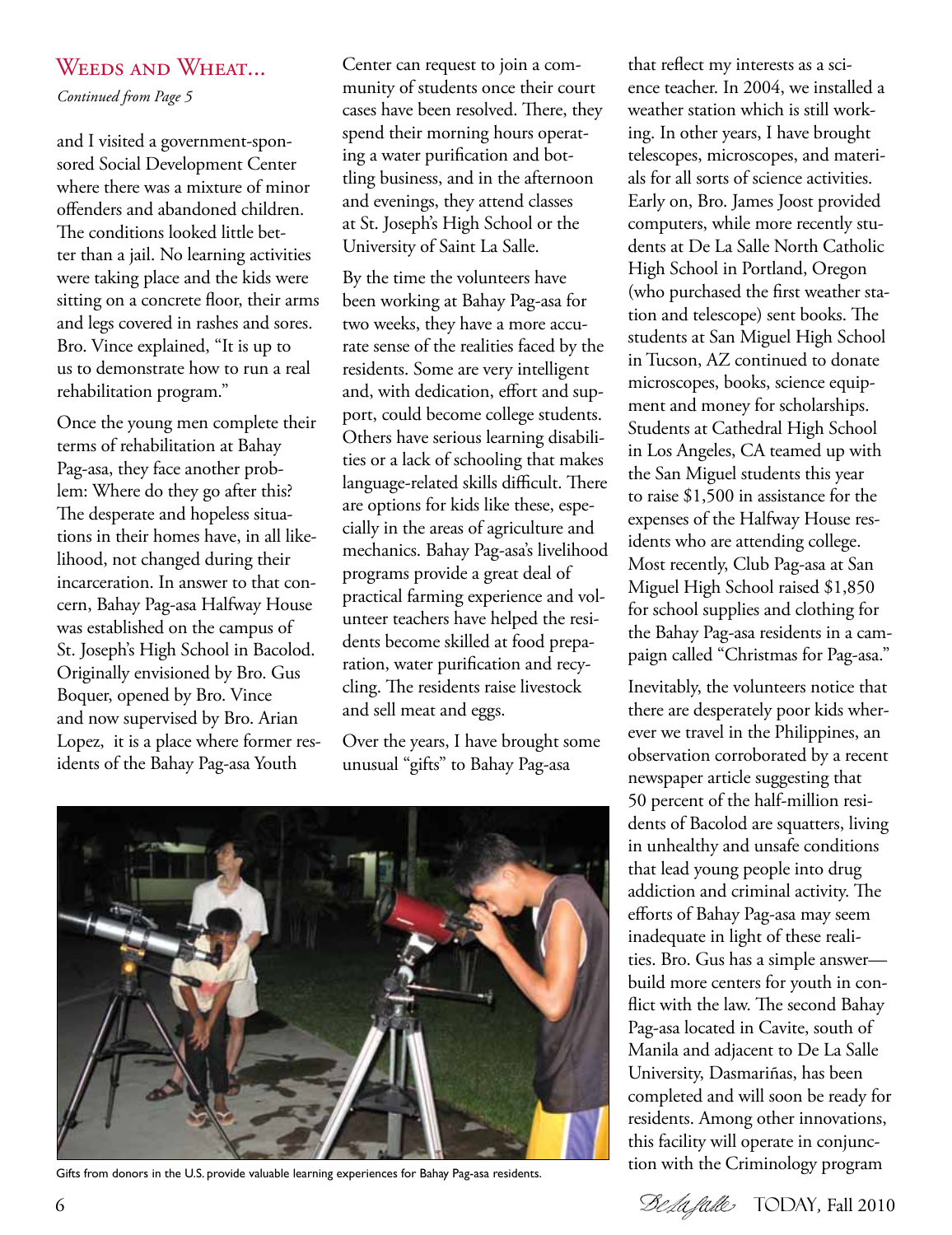

Volunteers join social workers visiting the home of one of the young men at Bahay Pag-asa.

at the university and will offer training for police officers in the implementation of upgraded guidelines set forth in the Juvenile Justice Reform Act. A third Bahay Pag-asa is planned for the island of Mindanao. The ultimate hope is that these centers will become models for the rehabilitation of juvenile offenders and will be replicated throughout the Philippines.

After four weeks at Bahay Pag-asa, Bacolod, the volunteers become adjusted to the schedule of prayer, teaching, manual labor and recreation; they also become, predictably, very attached to the residents. The volunteers have been teaching and learning simultaneously. They have been side-by-side with the residents in the classroom, at the table, on the basketball court, and in the chapel. They have gone to hearings and visited homes with dirt floors and no running water. They have joined the residents in planting rice, cassava and sweet potato. They have enjoyed the unexpected and unsurpassed hospitality of people who were strangers to them just a few weeks ago. These

volunteers have been moved to the depths of their being, by an experience that was complex and unpredictable. They reexamine the world they inhabit and it no longer makes sense in the way it used to. They look at their faith and ask the tough questions.

"It's not fair." I knew this was coming; it always does. "I have the things that I have because I was born in a certain place. If I had been born here, in the conditions that these kids were born, I would be in the same situation as they are. Why does God let kids suffer like these kids have?"

I tell them what little I know. "You're right, of course. The world is not fair or even reasonably humane, but our hope for the perfect world should not make us think that God botched the imperfect world we have. In fact, it's a very good thing that we don't live in a perfect world. We would be terribly out of place. Look at these boys you have been working with. They are sons of God but they are not perfect, and neither are we. We

all are a strange mysterious mixture of weeds and wheat—just like these boys. You love them not because they are perfect, but because they aren't. It's why God loves you and gives you a world so imperfect that it is open to change. You can make change happen and you can create better possibilities for yourself and for these guys whom you now love. The imperfection and unfairness of this world is God's gift to you. It means you have a vocation and you're just starting to discover what it is."

The volunteers always smile, appreciative that I have tried, but they are going to have to sort this out for themselves. My synthesis probably falters in the light of careful reasoning. Waiting in the Manila Airport for the boarding of our long flight home, I ask them to write down some of their thoughts or impressions. Reading them later always helps me to understand why doing this is all so very important and why we are so very fortunate to be here.

"I am a different person after this trip. I was humbled, I was loved, and I was educated. My heart is troubled when I compare my 'hardships' with theirs...There's something powerful about receiving gifts from people who have nothing material to give," said volunteer Adonis Trujillo.

Bahay Pag-asa is in great need of donations to support their educational endowment and operational costs. Donations can be sent to Bro. Arian Lopez, FSC, c/o University of Saint La Salle, La Salle Avenue, Bacolod City, 6100, Philippines. Donations may also be made through the De La Salle Institute, District of San Francisco.  $\blacksquare$ 

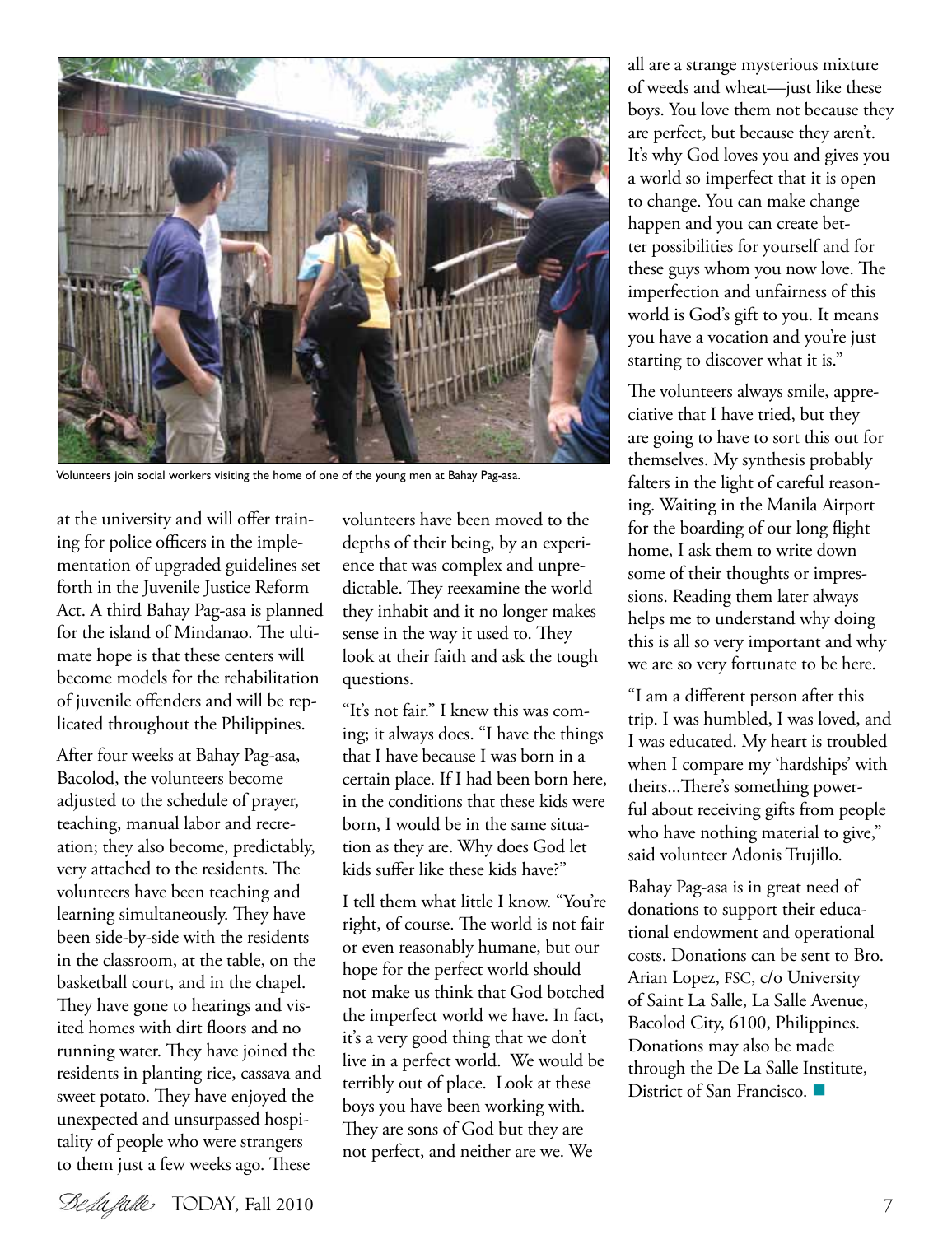## Pursuing the Dream of an Education: Berlanty's Story

BY ELIZABETH MOORS JODICE



Berlanty Azzam, Bethlehem University, Class of 2009.

**Berlanty Azzam, a student at Berkhlehem University (BU)**<br>in the West Bank, was two<br>months away from receiving her Bethlehem University (BU) in the West Bank, was two bachelor's degree in Business Administration when she was detained at a checkpoint in October 2009. She was blindfolded, handcuffed, and taken to Gaza by the Israeli military as she tried to return to Bethlehem from a job interview in Ramallah.

Despite a legal battle and Israel admitting that Berlanty did not pose security concerns, she was denied permission to return to BU to complete her degree because the address on her ID was listed in Gaza. Nonetheless, Berlanty persevered to finish school, and with the help of BU she was able to continue her studies, take the exams, and graduate—all from Gaza.

Berlanty struggled not only to complete her undergraduate degree; getting into the university was just as difficult. It took her four attempts to gain permission to travel to Bethlehem to study. She also had to take the entrance exam in one day instead of the typical three days. She eventually arrived on the BU campus in 2005 where she remained until the incident in 2009.

Berlanty's story is not unique. The struggle for education is part of life in Gaza—something she desperately wants to see changed. Gaza has several Islamic colleges, but Berlanty describes those as difficult for Christians to attend.

Once a young person completes a degree, securing an appealing job in Gaza is challenging. Career possibilities deteriorated following the war. "Gaza was poor and now it's more poor," Berlanty said. "More people are unemployed and searching for a job, but there are no opportunities." Instead, Gazans rely on low-paying jobs in their own businesses or work in restaurants and similar places.

The tense situations surrounding education and employment are not the only challenges faced daily. "Because we are Christian and because of the situation of Hamas, it's a bit difficult," Berlanty explained.

Christians stand out because they do not wear veils, which can make walking outdoors uncomfortable. "It's tough now. It's more tough," she said. "You hear bad words. You hear that you are unbelievable."

Berlanty knows that clash of religions does not have to exist. At BU, Christians and Muslims study alongside each other and develop friendships. Berlanty's best friend at BU is Muslim. "We forget that we are Christian and Muslim," said Berlanty. "We are just brothers and sisters. We forget the religions. It's really a great thing."

While life in Gaza is a daily challenge, Berlanty treasures the memories. Everything has special meaning to her. A memory she holds close is how Gaza comforted her in sadness. "We are in Gaza located in the Mediterranean Sea, so the special thing when I feel sad, I go just to take a walk on the beach and to speak with the sea. This is so great for me," she said with her eyes lighting up.

This summer, Project Engage, a human rights group, brought

Elizabeth Moors Jodice is Communications Specialist at the Christian Brothers Conference in Washington, DC and is a graduate of La Salle University in Philadelphia.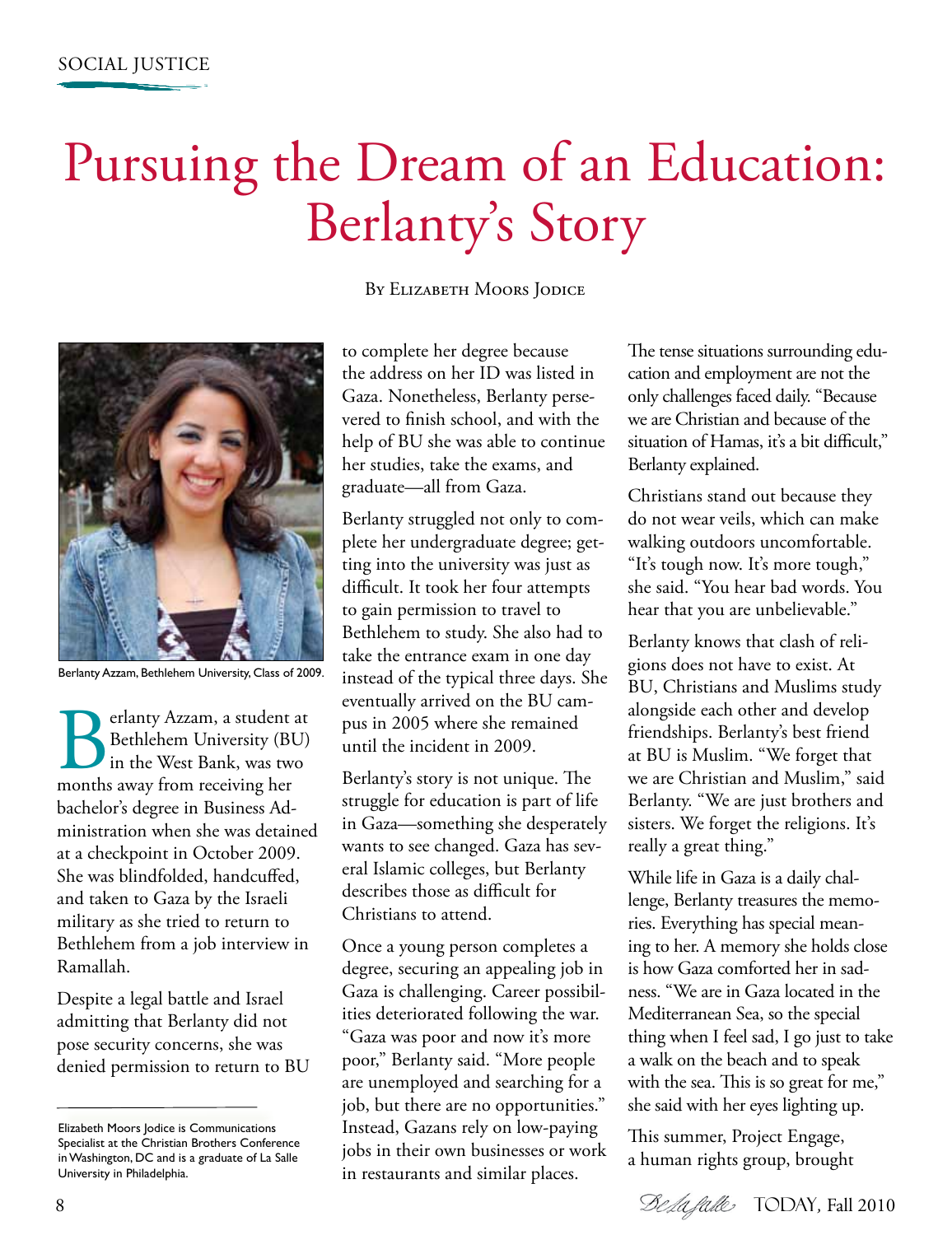Berlanty to the United States to meet with Lasallians, faith groups, political leaders, and those interested in Palestinian hardships. She is sharing her story of struggle for education and call for change.

Berlanty's goal now is to pursue a Masters degree in Business Administration (MBA) at an American university that has awarded her a grant. However, at the time of this deadline, she was still awaiting approval of her visa application to study in the United States.

Berlanty believes the situation in her homeland would improve if the borders were open and people in Gaza were permitted to travel. "Open the doors for us, because we need to breathe—literally," she said.

Gazans face challenges when they want to travel for vacations, education, or medical needs. A friend of Berlanty's is awaiting permission to travel for eye surgery.

Berlanty is not optimistic about the future. "From both sides, they are

not cooperating in this situation especially," she said. "They negotiate for a peace agreement, but I don't have a hope it will get better."

Despite the odds, Berlanty is trying to do her part to improve the lives of the people in Gaza by meeting with groups, advocates, and political leaders in the US. "It's a small thing that I can do for my country," she said.

Before she left for America, a friend encouraged Berlanty to share their story of the obstacles they face to get an education. He said to her, "Tell the people you speak to about us, that we want to continue our studies—to choose, like everybody in the world, where we want to study and move freely to go to study there."

As she settles in to her new role as advocate, she hopes to help Americans and others understand their situation—especially the struggle for education—and encourage them to become advocates as well.  $\blacksquare$ 



Berlanty joined a panel and told her story at the 12<sup>th</sup> International Conference of the Holy Land Christian Ecumenical Foundation, Inc. (HCEF) in Washington, DC, November 5. At the same event, Bethlehem University received the 2010 Living Stones Solidarity Award from HCEF.

#### SEARCH CONTINUES FOR EXECUTIVE DIRECTOR OF Lasallian Education **Association**

The search for the first Executive Director of the new Lasallian Education Association (LEA) for the USA-Toronto Region is ongoing. The position and the Lasallian Education Association Council (LEAC) are new structures which have been created in response to the call of the last two General Chapters and the 2006 International Assembly for voice and vote between the local and international levels of the worldwide Lasallian Institute."

The Executive Director will report to the LEAC, comprised of Brothers and Partners. Key responsibilities include:

- Represent Lasallian education at the national and international levels
- Promote the viability and vitality of the Lasallian educational mission in the Region
- Regional mission formation and educational programs
- Major fundraising/development initiatives
- Association initiatives/ programs

The search process is expected to be completed in February 2011 with a start date of July 1, 2011.

For more information, please contact Brother Robert J. Wickman, FSC, La Salle Academy, 612 Academy Avenue, Providence, RI 02908; e-mail: brotherrobert@me.com; phone: 718-791-9840.

Today*,* Fall 2010 9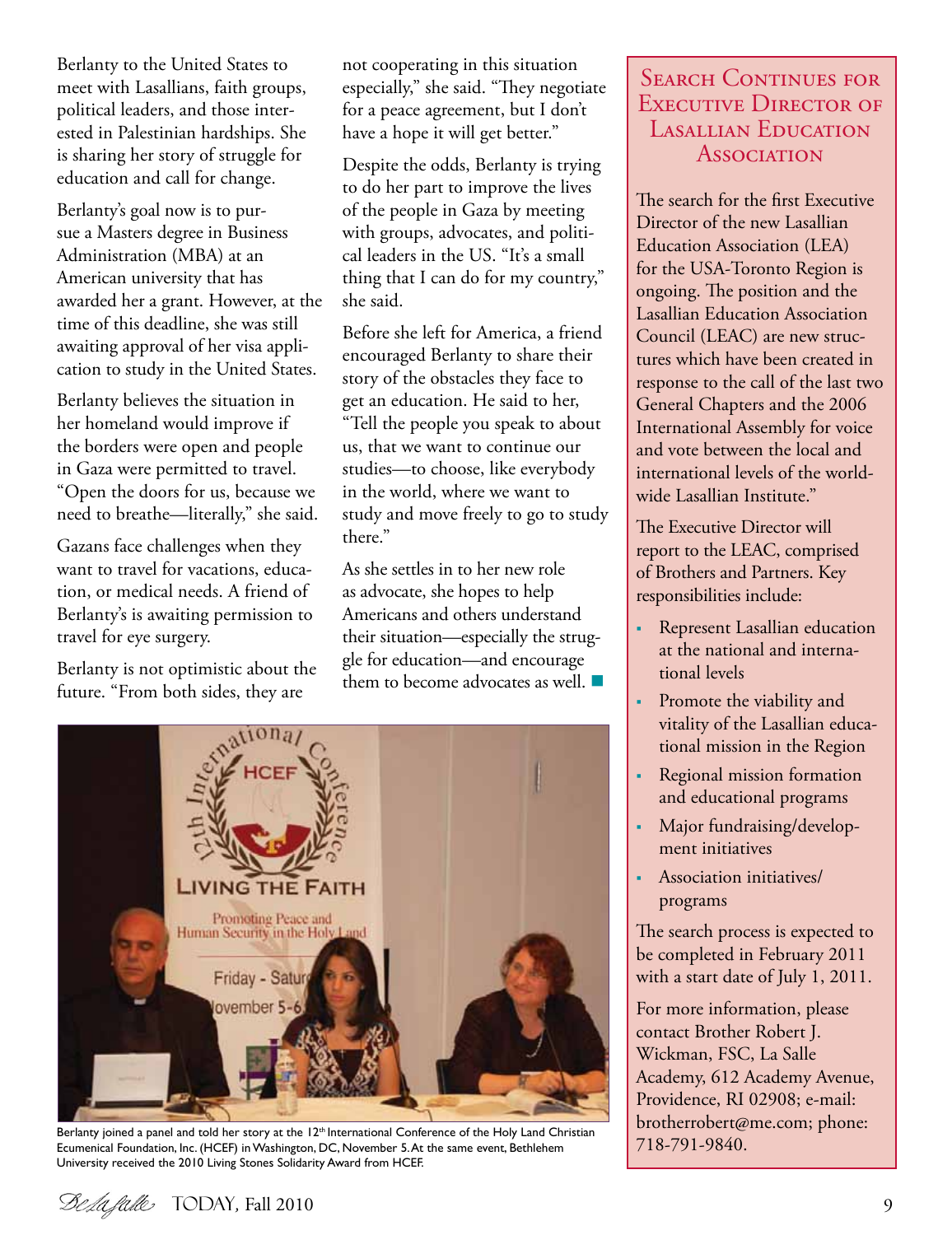#### TWINNING

## Twinning Contributions: SY 2009-2010

| U.S. SCHOOL                   | CITY/STATE         | <b>LWANGA DISTRICT SCHOOL</b>      | <b>CONTRIBUTION</b> |
|-------------------------------|--------------------|------------------------------------|---------------------|
| Archbishop O'Hara HS          | Kansas City, MO    | <b>Besrate Gabriel School</b>      | 5352.43             |
| <b>Bishop Kelley HS</b>       | Tulsa, OK          | St. Joseph School, Keren, Eriteria | 3000                |
| <b>Bishop Loughlin HS</b>     | Brooklyn, NY       | St. Mary's School - Nyeri          | 9378.48             |
| <b>Bishop Walsh</b>           | Cumberland, MD     | St. Joseph School, Addis Ababa     |                     |
| Calvert Hall                  | Baltimore, MD      | Mt. La Salle, Naka                 | 9670                |
| Cathedral HS                  | El Paso, TX        | St. Joseph School, Nazareth        | 1603.39             |
| Cathedral HS                  | Los Angeles, CA    | St. Mary's School - Nyeri          | 3000                |
| Central Catholic HS           | Pittsburgh, PA     | Child Discovery Centre             |                     |
| Christian Brothers Academy    | Albany, NY         | St. Paul's School Marsabit         |                     |
| Christian Brothers Academy    | Lincroft, NJ       | Nativity School, Shinara Village   |                     |
| Christian Brothers Academy    | Syracuse, NY       | <b>Child Discovery Centre</b>      | 3821.63             |
| Christian Brothers College HS | St. Louis, MO      | St. Paul's School Marsabit         | 2500                |
| Christian Brothers HS         | Sacramento, CA     | Meki School Catholic Mission       | 1300                |
| Christian Brothers HS         | Memphis, TN        | <b>Child Discovery Centre</b>      | 20000               |
| Christian Brothers School     | New Orleans, LA    | <b>Besrate Gabriel School</b>      | 5000                |
| Cretin-Derham Hall            | St. Paul, MN       | <b>Besrate Gabriel School</b>      |                     |
| De La Salle                   | Blackfeet, MT      | <b>Child Discovery Centre</b>      |                     |
| De La Salle Academy           | New York, NY       | DLS Boys Proj., Dire Dawa          | 2000                |
| De La Salle Academy           | New York, NY       | Meki School Catholic Mission       | 3500                |
| De La Salle Collegiate        | Warren, MI         | St. Paul's School Marsabit         | 1067.33             |
| De La Salle HS                | Minneapolis, MN    | Mwangaza Youth Centre Fund         | 1175.84             |
| De La Salle HS                | New Orleans, LA    | St. Joseph School, Addis Ababa     | 6365.02             |
| De La Salle HS of Concord     | Concord, CA        | Nativity School, Shinara Village   | 2973                |
| De La Salle Institute         | Chicago, IL        | St. Joseph School, Keren, Eritrea  |                     |
| De La Salle North Catholic HS | Portland, OR       | Mt. La Salle, Naka                 |                     |
| De La Salle Oaklands          | Toronto, ON, CAN   | Mt. La Salle, Naka                 |                     |
| De La Salle School            | Freeport, NY       | Mwangaza Youth Centre Fund         | 351.59              |
| De La Salle-Blessed Sacrament | Memphis, TN        | Child Discovery Centre             |                     |
| De La Salle-St. Matthew       | St. Louis, MO      | Child Discovery Centre             |                     |
| De Marillac Academy           | San Francisco, CA  | <b>Child Discovery Centre</b>      |                     |
| George Jackson Academy        | New York, NY       | Meki School Catholic Mission       |                     |
| Helias HS                     | Jefferson City, MO | St. Mary's School - Nyeri          |                     |
| Holy Family Catholic HS       | Victoria, MN       | Meki School Catholic Mission       | 1000                |
| Holy Name School              | New York, NY       | <b>Besrate Gabriel School</b>      |                     |
| Hudson Catholic HS            | Jersey City, NJ    | Meki School Catholic Mission       |                     |
| Justin-Siena High School      | Napa, CA           | St. Joseph School, Nazareth        |                     |
| La Salle Academy              | New York, NY       | <b>Child Discovery Centre</b>      | 1700                |

\*If your school has made a contribution which is not reflected on the list, please e-mail twinning@lasallian.info to let us know.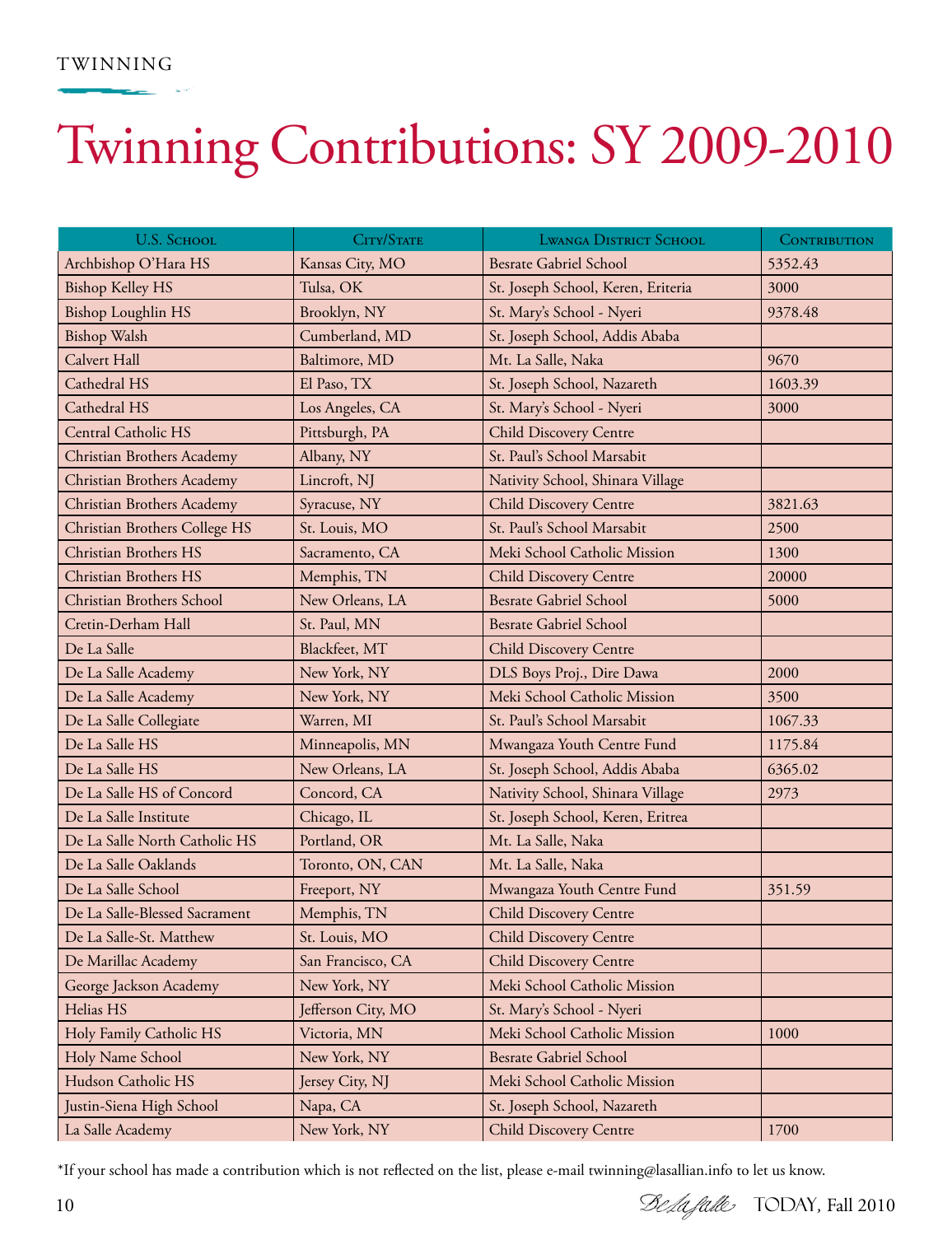| U.S. SCHOOL                       | CITY/STATE              | <b>LWANGA DISTRICT SCHOOL</b>      | CONTRIBUTION |
|-----------------------------------|-------------------------|------------------------------------|--------------|
| La Salle Academy                  | Philadelphia, PA        | Rongai Agri-Tech HS                |              |
| La Salle Academy                  | Providence, RI          | Rongai Agri-Tech HS                | 11576.57     |
| La Salle College HS               | Wyndmoor, PA            | Mwangaza Youth Centre Fund         | 7000         |
| La Salle HS                       | Cincinnati, OH          | Nativity School, Shinara Village   |              |
| La Salle HS                       | Milwaukie, OR           | Mwangaza Youth Center Fund         | 1,000        |
| La Salle HS                       | Pasadena, CA            | Mt. La Salle, Naka                 |              |
| La Salle HS of Yakima             | Union Gap, WA           | St. Paul's School Marsabit         | 1416.70      |
| La Salle Institute                | Troy, NY                | St. Mary's School - Nyeri          | 6000         |
| La Salle School Foundation        | Albany, NY              | St. Paul's School Marsabit         | 610          |
| Martin de Porres                  | Springfield Gardens, NY | St. Joseph School, Keren, Eriteria | 8000         |
| Montini Catholic HS               | Lombard, IL             | DLS Boys Proj., Dire Dawa          | 4000         |
| Mullen HS                         | Denver, CO              | Meki School Catholic Mission       |              |
| Ocean Tides School                | Narragansett, RI        | <b>Child Discovery Centre</b>      |              |
| Roncalli High School              | Manitowoc, WI           | Mt. La Salle, Naka                 | 1000         |
| Sacred Heart Cathedral Prep       | San Francisco, CA       | St. Joseph School, Keren, Eritrea  | 1263         |
| San Miguel Academy                | Newburgh, NY            | St. Mary's School - Nyeri          |              |
| San Miguel Educ. Center           | Providence, RI          | Nativity School, Shinara Village   | 1050.39      |
| San Miguel HS                     | Tucson, AZ              | <b>Child Discovery Centre</b>      |              |
| San Miguel Middle School          | Washington, DC          | Nativity School, Shinara Village   |              |
| San Miguel School                 | Camden, NJ              | <b>Child Discovery Centre</b>      |              |
| San Miguel School                 | Chicago, IL             | Nativity School, Shinara Village   |              |
| San Miguel School                 | Minneapolis, MN         | <b>Child Discovery Centre</b>      |              |
| San Miguel School                 | Tulsa, OK               | Nativity School, Shinara Village   |              |
| San Miguel School--Gary Comer     | Chicago, IL             | <b>Child Discovery Centre</b>      |              |
| St. John's College HS             | Washington, DC          | <b>Child Discovery Centre</b>      | 10884.26     |
| St. Joseph HS                     | Westchester, IL         | St. Joseph School, Nazareth        | 5000         |
| St. Joseph's Collegiate Institute | Buffalo, NY             | Mt. La Salle, Naka                 | 2905.26      |
| St. Mary's College HS             | Berkeley, CA            | St. Mary's School - Nyeri          |              |
| St. Michael's HS                  | Santa Fe, NM            | St. Joseph School, Keren, Eriteria | 7819.82      |
| St. Patrick HS                    | Chicago, IL             | St. Paul's School Marsabit         | 5900         |
| St. Paul's School                 | Covington, LA           | St. Paul's School Marsabit         | 10000        |
| St. Peter's Boys HS               | Staten Island, NY       | St. Mary's School - Nyeri          | 5000         |
| St. Raphael Academy               | Pawtucket, RI           | St. Mary's School - Nyeri          | 4059.12      |
| St. Raymond's Boys HS             | Bronx, NY               | St. Mary's School - Nyeri          |              |
| The La Salle School               | East Elmhurst, NY       | Nativity School, Shinara Village   |              |
| Totino-Grace HS                   | Fridley, MN             | St. Joseph School, Keren, Eritrea  |              |
| West Catholic HS                  | Philadelphia, PA        | St. Brendan School                 |              |
|                                   |                         | <b>TOTAL</b>                       | 179243.83    |

Thank you for participating in the USA-Toronto Region Twinning Rrogram and for the generous contribution to your Lasallian Twin OSchool in Africa!

 $\mathcal{D}\ell\mathcal{A}$ *falle* TODAY, Fall 2010 11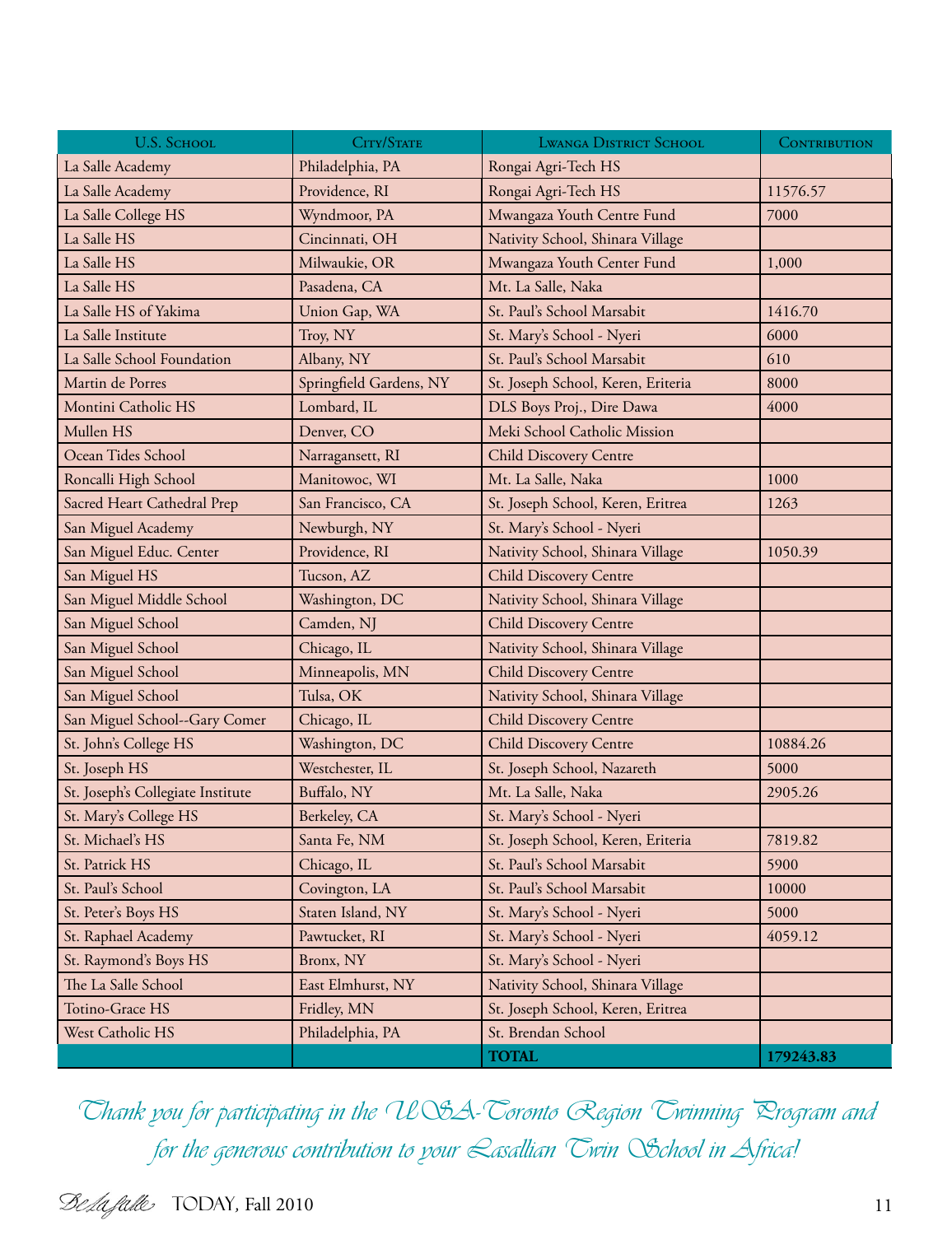## Global Learning and Lifetime Experiences Through Travel

By Suzanne Lipovsky and Patrick Terranova, et al

The world is full of possibilities and exploring all of its corners and cultures is now much more of a reality for many unities and exploring all of its corners and cultures is now versity students. St. Augustine must have been right when he said "the world is a book and those who do not travel read only one page," as we can now attest to the immense benefits that a global perspective can bring—knowledge, understanding, tolerance, and acceptance.

When we signed up to participate in the Leadership and Global

\*The following contributed to this article: Alex Jones, Marjorie Allen, Carlos Frederico Coelho and Robert Vogel.

Understanding (LGU) Program at La Salle University (LSU) in Philadelphia, PA and traveled to countries like Argentina, Brazil, India and China, we were not only entering a unique program with peers whose minds went beyond classroom learning, but we also were opening ourselves to experiences that would teach us lessons that will last our lifetimes.

The LGU program was established in 2001 as a "minor" to encourage students in all majors to become informed global citizens. The program consists of six courses, including an introductory course, travel study courses and a capstone course,

mission describes "a passion for creative teaching and learning, and a conviction that education should be useful…with the goal of providing a transforming experience." Each course in the program reminds students of the importance of service to the poor and instills a sense of economic justice. The program is designed to engage students in global

de La Salle.

which link together the problems and opportunities we face as citizens of an urban city like Philadelphia with the problems and opportunities we share with others in the world. The mission of the LGU program—its commitment to experiential education and to using the world as its classroom—parallels La Salle University's mission statement. The



Travelers meet with a member of an association of Argentine mothers whose children "disappeared" during the Dirty War period (1976-1983).

A new initiative that has recently been spearheaded on La Salle University's campus is that of the Essential Question which states: "As members of a Lasallian community, what is our moral obligation to promote economic justice in our city, in our country and in the global community to which we are inevitably tied?" As LGU students, we constantly seek an answer to that question.

issues and to cultivate a new way of living the teachings of John Baptist

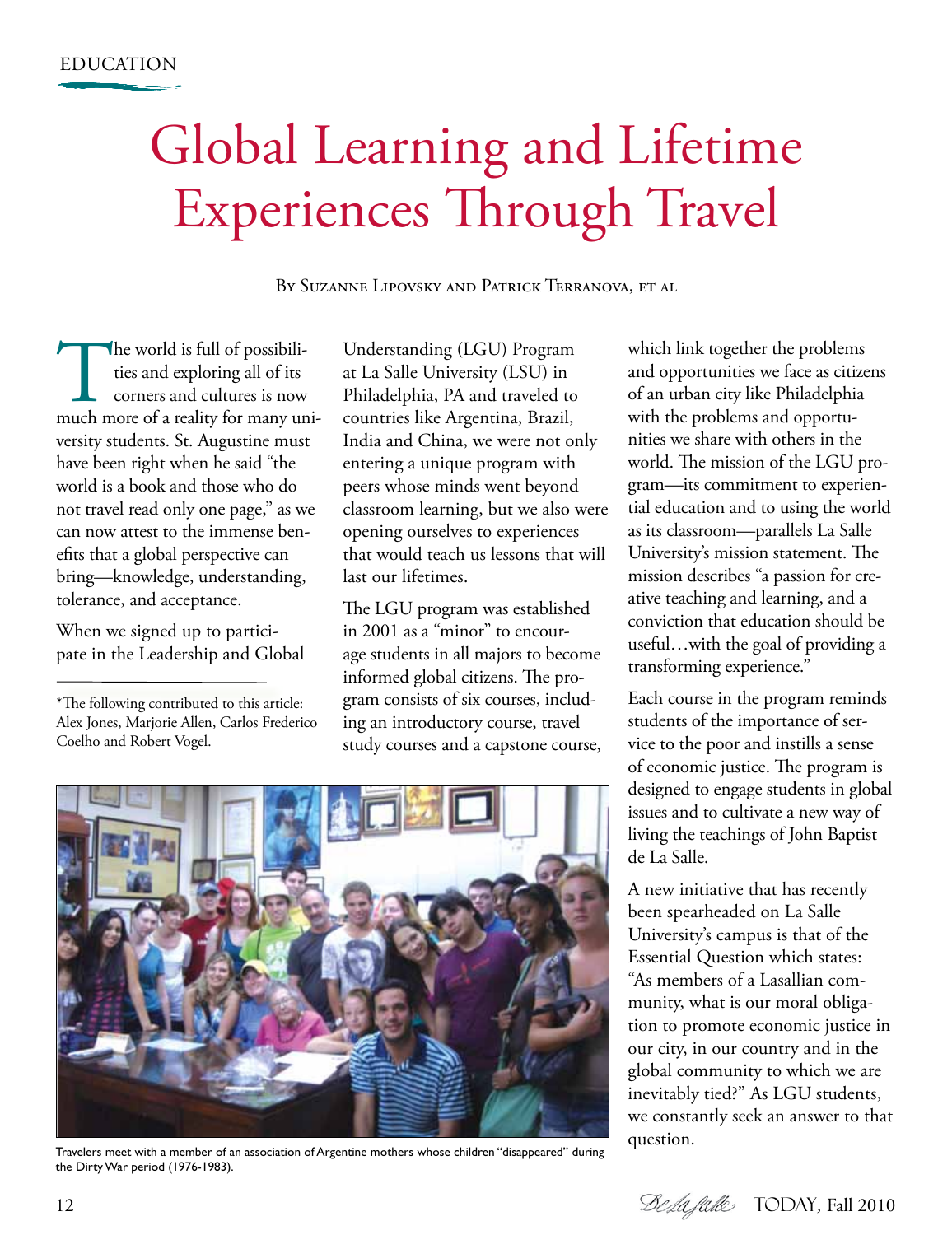This year, LSU professor, Dr. Robert Vogel, expanded the LGU Program by bringing La Salle students from two continents together for a travelstudy course. Students from LSU-Philadelphia and LSU-Rio de Janeiro in Brazil spent 10 days in Buenos Aires, Argentina last spring. This gave us a better understanding of the opinions of others and enriched our discussions. Our group's identity grew and merged with that of our counterparts from Brazil, who hosted us the year before in Rio de Janeiro and whom we have been in contact with ever since. In fact, they may have possibly served as one of our greatest learning tools during our stay. They helped us gain a better perspective of Argentina and South America from a closer view than we possessed as students from the United States. The students helped enrich our understanding about globalization and forced us to think about our own roles within an everchanging global village.

Alex Jones, a Business Administration major who traveled with the group, explained that in Argentina, the

relationship between "book learning" and "lived experiences" became clear. The wealth of information we had studied, books we had read, all of the discussions our group had prior to leaving, became suddenly relevant and alive. Information alone is almost useless in this context, and we cannot truly understand or take ownership of that information without the ability to apply it. All of the experiences we had, from debriefing sessions with the group, late night talks about life with the bellboy to professional presentations with CEOs, empower us as students to take the mountains of data we have and actually synthesize these experiences into something useful to us. Understanding which comes from real world knowledge empowers us and expanding that understanding on a global scale is absolutely vital to our growth as students in modern times.

For travelers, nothing compares to the enrichment we receive from the people we meet. Within our classroom, and while abroad, what we learn and how we learn takes so many different forms and it evolves as the travel study progresses. A

consistent instructional format during each travel study course creates, for us, a similar learning cycle each time we participate in an LGU travel study course. The courses begin with research before departure, application of that knowledge to situations abroad, and most importantly, bringing those lessons and experiences back home through reflection and service learning projects. This kind of recursive learning, cyclical yet enriched each year by the new relationships and new countries we visit, is a totally different kind of learning experience.

The LGU program helps us take the encounters we had in Argentina, Brazil, and other countries and use them to create a more complete picture of the world. Through these experiences, we are better informed with well-thought ideas about the world and its present state of affairs. In working together with La Salle University in Rio de Janeiro, we also contribute to the development of the Lasallian international network and the work of La Salle schools all

*Continued on Page 14*



Carlos Frederico Coelho, professor at La Salle University (Rio de Janeiro, Brazil), at the La Boca community cooperative that supplys food and housing as well as vocational training and job opportunities to those in need.



Robert Vogel, professor at La Salle University (Philadelphia), in the La Boca clothing factory with the factory manager and La Salle University (Rio de Janeiro) students.

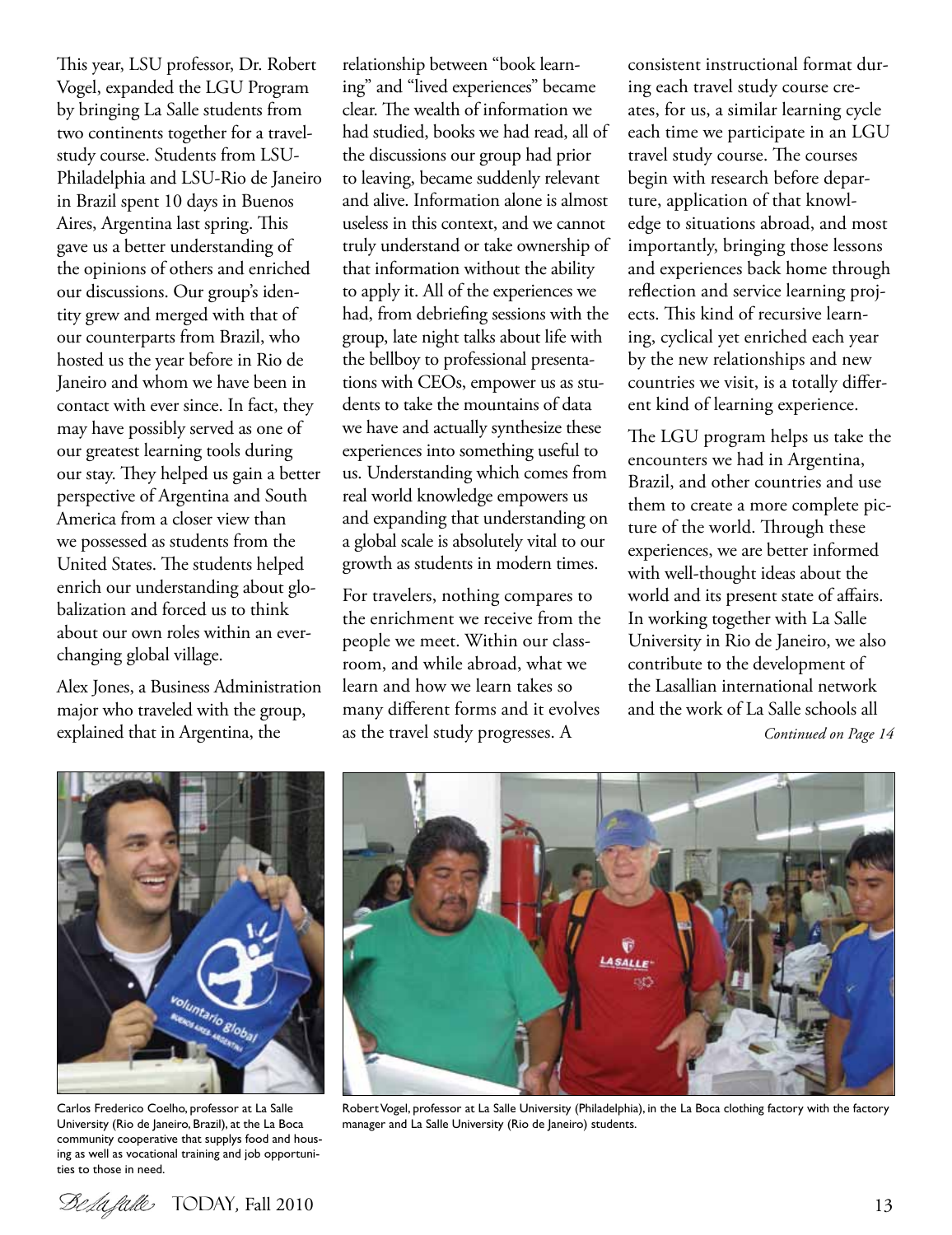#### Global Learning

*Continued from Page 13*



Meeting with student activists at Comidar Los Pibes (La Boca) in the Education Center. Discussions centered on educational opportunities for the poor and economic and political issues facing Argentina today and in the future.

over the world. By creating an environment where students participate actively in service learning in their own community and where students guide the discussions, exposing students to diversity of opinion, and stressing the value to be gained from travel study courses, LGU creates student leaders. LGU lives in accord with this cause.

Several studies have been conducted to assess learning outcomes from travel-study. Forster (1988) points to the following as universally agreedupon advantages: greater understanding and retention of covered material, "ability to view settings from within," breakdowns in negative stereotypes, and a greater command of self-directed learning. The LGU program emphasizes a constructivist approach to learning and challenges the student to take more responsibility and ownership in their education. Stephenson and Wei support this educational process as the way to encourage independent and critical thinking as one learns. They state,

"capable people who know how to learn, are creative, have a high degree of self-efficacy, can apply competencies in novel as well as familiar situations, and can work well with others" (Eberle, 2007). Hands-on education and global perspective is paramount in the LGU education, and they provide the opportunity for students to experience the extraordinary.

Our mission of global understanding is constantly expanding. Next spring, students from Philadelphia and Rio de Janiero are headed to Israel and the West Bank. Travel will include meetings with students and faculty from Bethlehem University and with Catholic Relief Service (CRS) whose initiatives strongly support efforts to bring peace and stability to the region. This region of the world struggles with many political, religious, environmental and economic challenges that represent what the world as a whole needs to better understand and address.

As students in the LGU program and members of this community, we know that what we do in the face of adversity defines us in every walk of life. We have yet another incredible opportunity to grow not just as a local or regional unit, but as a truly global one. The LGU program, and specifically travel studies at La Salle University, allows the student to live the mission by reaching out to other schools across the world and joining hands in what is becoming a more global society.  $\blacksquare$ 

#### WORKS CITED

Eberle, J.H. & Childress, M.D. 2007. "Heutagogy: It isn't your Mother's Pedagogy Anymore." *National Social Science Association.* http://www.nssa.us/ journals/2007-28-1/2007-28-1-04.htm

Forster, B. 1988 "Travel-Study as Learning in Sociology." *Teaching Sociology*. Vol. 16, No. 1.

Zakaria, Fareed. 2008 *The Post-American World.* New York. W.W. Norton and Co.



Members of the community job corps in Buenos Aires took the students on a tour of a clothing factory, a food pantry and an educational facility.

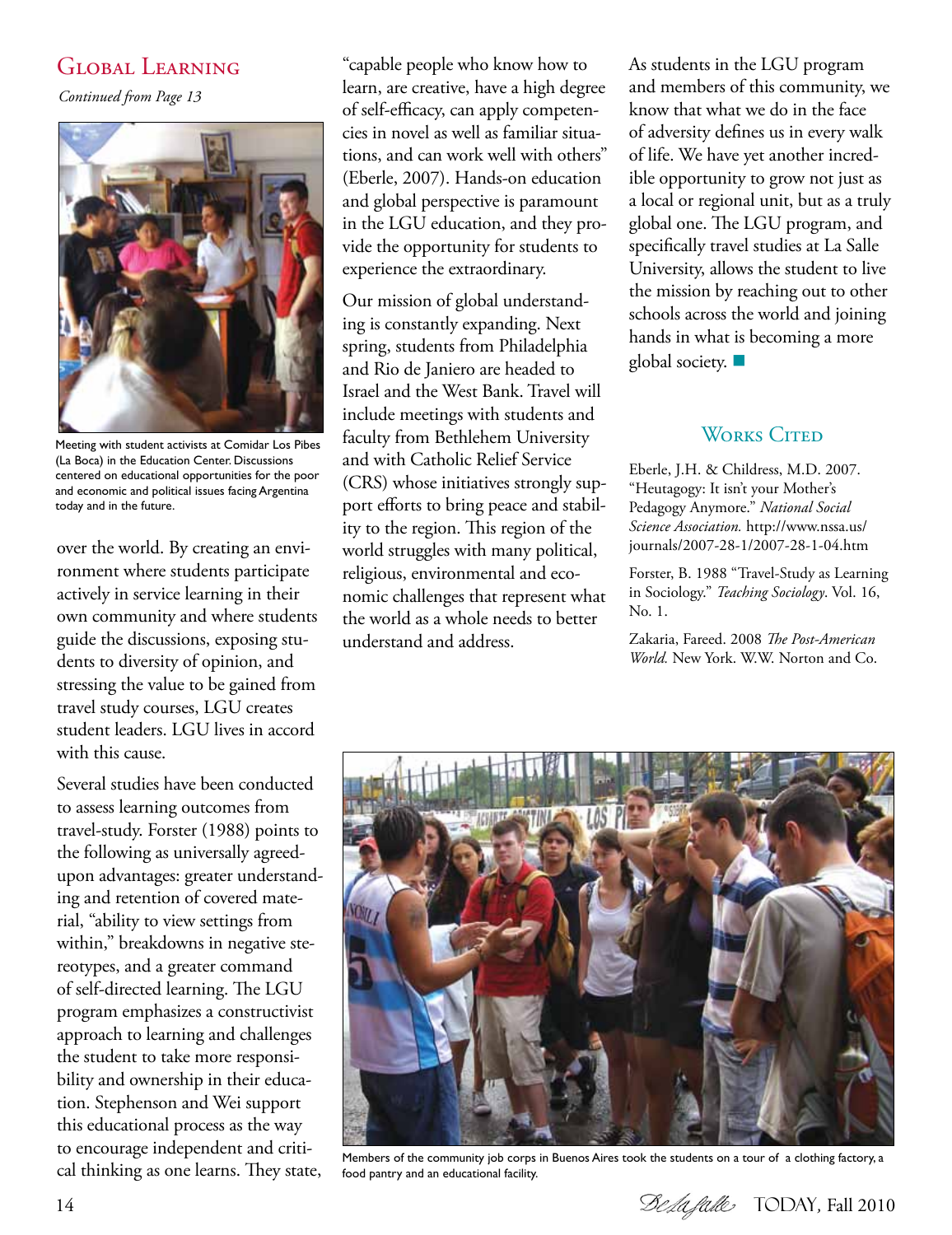## 2010 Distinguished Lasallian Educators

Compiled and Edited by Celine A. Quinio



Diana Aguilar District of Eastern North America San Miguel School, Washington, DC

Diana Aguilar exemplifies the role of teaching as a vocation, both in the professional and spiritual meanings of the word. The Catholic faith and the charism of St. John Baptist de La Salle has motivated her desire to serve underprivileged students.

Diana began to teach math at San Miguel School out of necessity. An artist by trade and by nature. In the last eight years, she has adapted her own artistic strengths to develop a math curriculum that prepares the school's students for the rigors of high school math.

Diana's love for San Miguel and the boys can be traced to her own experience. Growing up in El Salvador during that country's civil war, she witnessed unspeakable horrors. For many years she was separated from her parents, who, like many parents of students at the school, left their

native country to find a better life in the United States. She arrived in this country at the age of nine and faced the same struggles the boys at San Miguel deal with of learning a new language and adjusting to a new culture. She has brought to an otherwise masculine environment a warm maternal touch that has helped soften even the hardest of hearts.



BROTHER **JACK HENDERSON**, FSC San Francisco District La Salle High School, Yakima, WA

In his 24 years as a teacher, Brother Jack Henderson has devoted his considerable energies to making science, particularly biology, come alive for his students. His classrooms at La Salle High School in Yakima, Washington, teem with living

creatures, from squirming pythons and boa constrictors to hairy tarantulas and hissing cockroaches, illustrating his philosophy that science is a study of life, not of preserved specimens. The living classroom exemplifies Brother Jack's determination to lure students to the fascination of science, and its success is confirmed by a colleague who notes that "most of the life apparent in the room is the buzz of kids engaged in learning."

It is not just the academic that consumes this dynamic teacher. He is also watchful of students with personal problems. Living out the Founder's advice to his followers that they should be like older Brothers to their charges, Brother Jack is always ready to support, counsel, and comfort young people, even after they have graduated from the school.

Over his career, Brother Jack has taught at several schools in the San Francisco Bay Area, including Justin-Siena High School in Napa, De La Salle High School in Concord, and Saint Mary's College High School in Berkeley. But it is the Yakima campus that has provided him with the setting to expand his classroom to the outdoors—what he likes to call "God's Laboratory."

*Continued on Page 16*

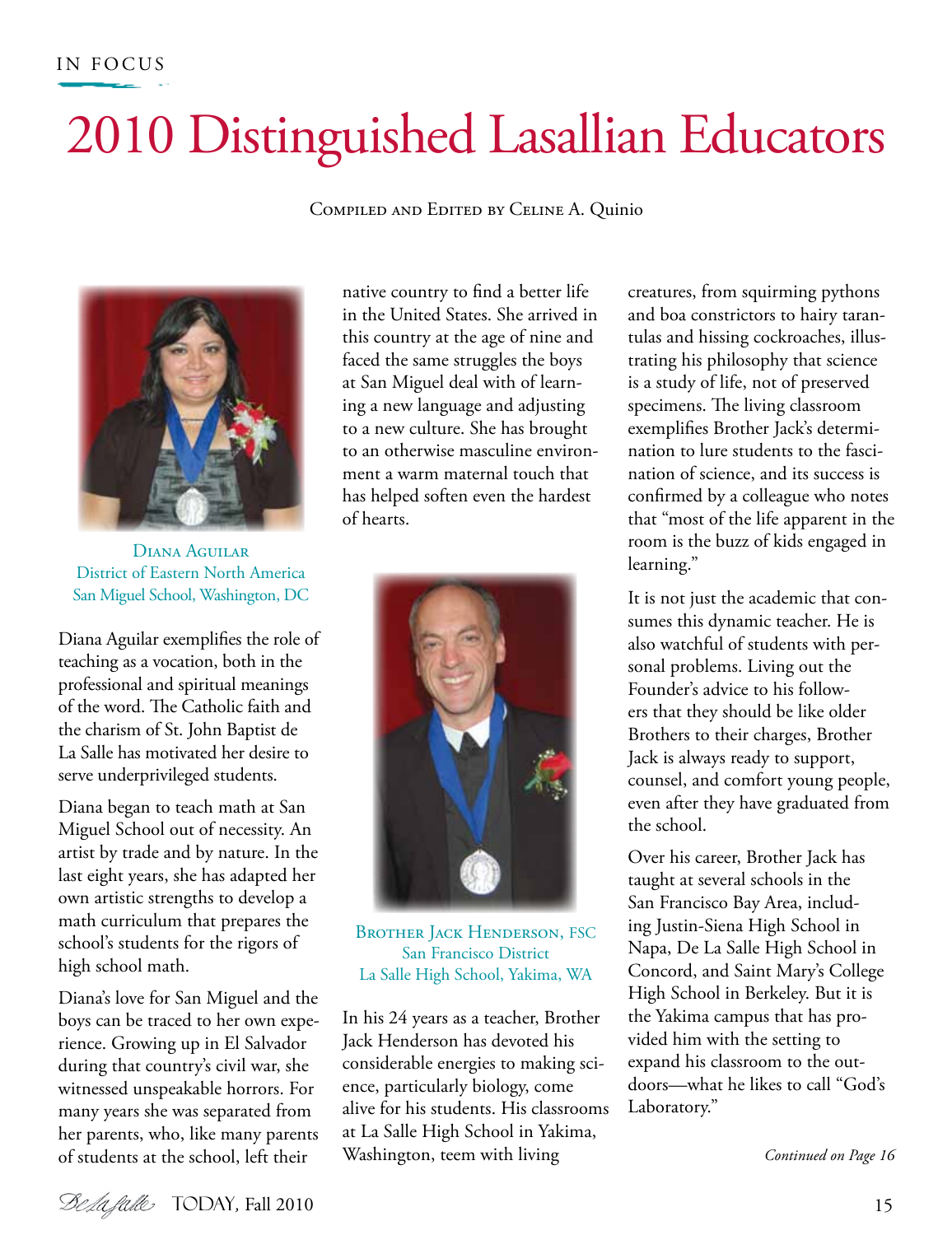*Continued from Page 15* DLE



**JUDITH MCMASTERS** Midwest District Bishop Kelley High School, Tulsa, OK

Judith McMasters' work ethic, character, and integrity are beyond reproach. She demands excellence from the students and faculty not by proxy but by example. Judith's commitment to her faith, the Lasallian Mission, and Bishop Kelley High School is continually evident in her presence, words, and actions. Judith has grown in her personal Lasallian leadership over the years. She was a member of the third cohort in the Lasallian Leadership Institute for the Midwest District. She has been an integral part of helping keep the Lasallian spirit alive and well at Bishop Kelley High School.

Parents, faculty, and students recognize Judith as an outstanding educator for her care and concern for their best interests. Judith actively works to understand the challenges and perceptions of students who come from backgrounds of poverty. She continues to develop and oversee programs that challenge and bring the very best out of our brightest students as well as those who struggle the most academically.

As a member of the third cohort of the Lasallian Leadership Institute, Judith grew in her knowledge and dedication to the Lasallian Mission. As an administrator in a Lasallian school, Judith utilizes her knowledge base to continually improve instruction in the classroom. Her passion as a Lasallian educator is evident in her ability to get to know individual students and work to meet their specific needs.



MICHAEL MCNAMARA District of Eastern North America La Salle Academy, Providence, RI

Michael McNamara is a legend at La Salle Academy. The example and quality of his life commitment to Catholic and Lasallian education is both truly incredible and inspiring. He is an extraordinary teacher not only in the mastery of his subject matter but in the connection that he makes with his students on a daily basis. Graduates frequently refer to him as the best teacher they ever had and speak of his positive influence as a role model in their lives. His sense of inner peace and understanding coupled with his willingness to go that extra mile with his students contributes greatly to their sense of deep admiration and

respect for both the teacher and the man. It is evident that his "touching minds and hearts" goes beyond his exemplary math expertise to the realm of changing lives.



Daniel Rhoton District of Eastern North America St. Gabriel's Hall, Audubon, PA

Daniel Rhoton has been a force within the Saint Gabriel's System and throughout the City of Philadelphia since graduating from La Salle University in 1998. Dan did his student teaching at Saint Gabriel's Hall and never left; with the exception of a one-year stint as Program Director for Philadelphia Youth Network. He returned to the Hall in 2007 and assumed the math department chairmanship. Since then he has been finding ways to integrate science, technology, engineering, and math in the curriculum. In 2008, Dan was asked to become Vice Principal after an unsolicited groundswell from the faculty. His particular goal was to integrate career technical education within the existing STEM approach to learning. His mission was accomplished. This would not have been possible without Dan's zeal and passionate concern for the disad-

16 Selafalle TODAY, Fall 2010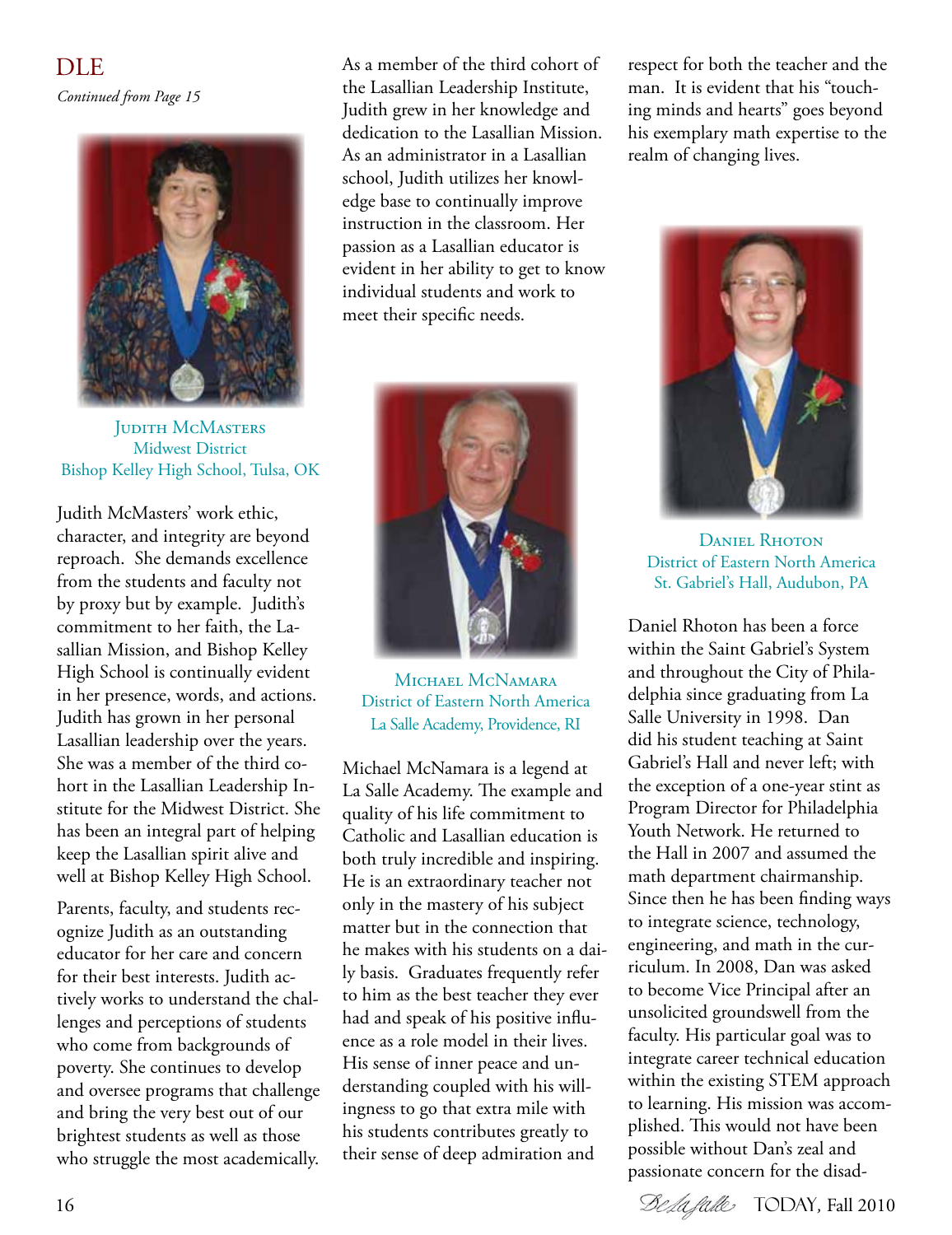vantaged and marginalized students served at Saint Gabriel's Hall.

Dan is a true icon of innovation, efficiency and deeply heartfelt care and concern for the boys in our program. He posseses the exceptional personal vision to integrate solid educational practices with the treatment elements of the comprehensively integrated program of care at Saint Gabriel's Hall. What many teachers and administrators find challenging to integrate, Dan does with ease.



and Provost on matters related to Mission. He is also a former member of the Mission and Ministry Council for the Midwest District. He has served as Lasallian Animator for the Midwest District since 2005 and has completed the Buttimer Institute of Lasallian Studies. After Buttimer, Kurt was invited to return and serve as a community director, which is an honor for a layperson, but quite appropriate because of Kurt's role in promulgating the Lewis Mission and the heritage of St. John Baptist de La Salle.

Kurt is a person of deep faith who consistently demonstrates Lasallian values along with an enthusiastic dedication to the University community and its development. He frequently proposes programs to engage Catholic thought and encourage faculty to actively promote Lasallian values. In his current position, Kurt plans and participates in the orientation of faculty, staff and new students to the University's Lasallian Mission.

KURT SCHACKMUTH Midwest District Lewis University, Romeoville, IL

A Lewis University double alumnus, Kurt Schackmuth has wholeheartedly embraced the Lasallian Mission of Lewis, even when he was an undergraduate student. Moreover, he has served for more than a decade in various impactful positions that have significantly helped to define and promote the Mission of Lewis University.

Immersed in the Lasallian Mission, Kurt facilitates the Mission and Heritage Council at Lewis, a representative group of faculty, staff and students that advises the President







PATRICIA VEGA New Orleans-Santa Fe District, Cathedral High School, El Paso, TX

Patricia Vega has been teaching at Cathedral High School for 25 years. She began as a chemistry instructor and has taught in all areas of the science department. She has taught general biology, physics, physical science, and honor class levels as well. Patricia not only works as a teacher in the trenches, she is Science Department Chairperson. In 2001, she was asked to take on the administrative position of Dean of Students/Dean of Discipline. Her performance in this position was exemplary. Never at Cathedral High School was there an individual who had complete command and respect of 500 young men at the school.

In 2007, Patricia moved back into the classroom part time and assumed the role of Assistant Principal/Master Teacher. She oversees administrative responsibilities at school, attending meetings and stepping into the role of Interim Principal when the Principal is away. As Master Teacher, when she is not teaching she is observing and evaluating new teachers at the school.

She has completed the Lasallian Leadership Institute Program and Part II of the Buttimer Institute Program.  $\blacksquare$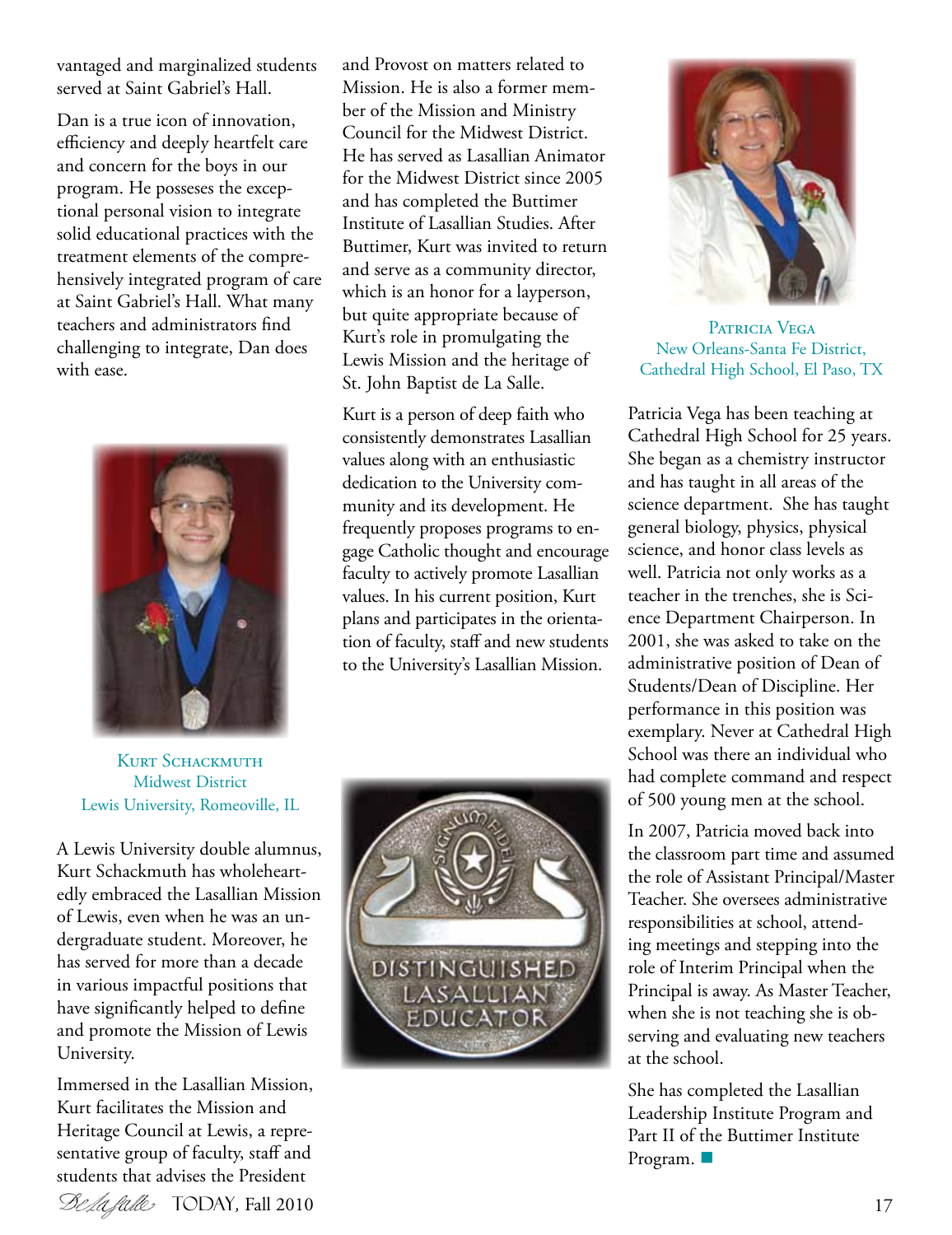## The Journey of Becoming a Brother

#### BY ELIZABETH MOORS-JODICE



Bro. Ken Kalinowski with his class at Christian Brothers Academy in Syracuse, NY. *Photo courtesy of Al Cassidy.*

Two novices at the Regional<br>
Noviate in Napa, CA share<br>
the story about their voca-<br>
tion as Brothers of the Christian Noviate in Napa, CA share the story about their voca-Schools.

They could not be more different. Brother Ken Kalinowski is 44-yearsold, gregarious, animated, and always has a joke. Brother Michael Miller is 30-years-old, quiet, soft-spoken, and contemplative. Despite their differences, they are on the same journey and have much in common.

They both attended Lasallian high schools. Bro. Mike attended Calvert Hall College High School in Baltimore, MD where the first

Brother he met was the band director. Bro. Ken attended De La Salle Collegiate in Warren, MI. He remembers how Brothers were everywhere—in the classrooms and athletic fields. "It was just something about them that you kind of edified," he said.

Both men considered religious vocation in their high school years, but neither was sure the Brothers of the Christian Schools was for them.

Bro. Mike, whose father was a career military man, considered the military and the priesthood before deciding to become a Brother. "It wasn't exactly one moment," he remembered. "It was a process that happened over several years. Through college and after college when I did volunteer work and other work

experience I realized that I was drawn to some kind of service for others."

He was attracted to education because of its long-term impact, which the Brothers at Calvert Hall fostered. "Even though you might be with a student for one academic year, you're helping that person grow, not just academically, but personally and spirituality," he said.

It wasn't only teaching that drew Bro. Mike. It was also the Brothers' spirituality, lifestyle, and charism. He became an aspirant in January 2006 and met with a Brother from Calvert Hall once a month. "I always looked forward to those meetings because it was an opportunity to come and share a meal with the community at Calvert Hall and then the Brother and I would sit and talk," he said. "I would bring my questions and experiences and he helped me develop a prayer life."

Then, Bro. Mike took the next step and entered the postulancy at Jeremy House in Philadelphia, PA in August 2007. He studied religion at La Salle University and taught part time at La Salle College High School. A year later, he moved to Washington, DC ito teach at San Miguel Middle School. Over that time, he felt himself change. "I took prayer more seriously," he said. "I got into the habit of spiritual reading and always having a book to read for spiritual growth and to help my prayer life."

18 Selafalle TODAY, Fall 2010

Elizabeth Moors Jodice is Communications Specialist at the Christian Brothers Conference in Washington, DC and is a graduate of La Salle University in Philadelphia.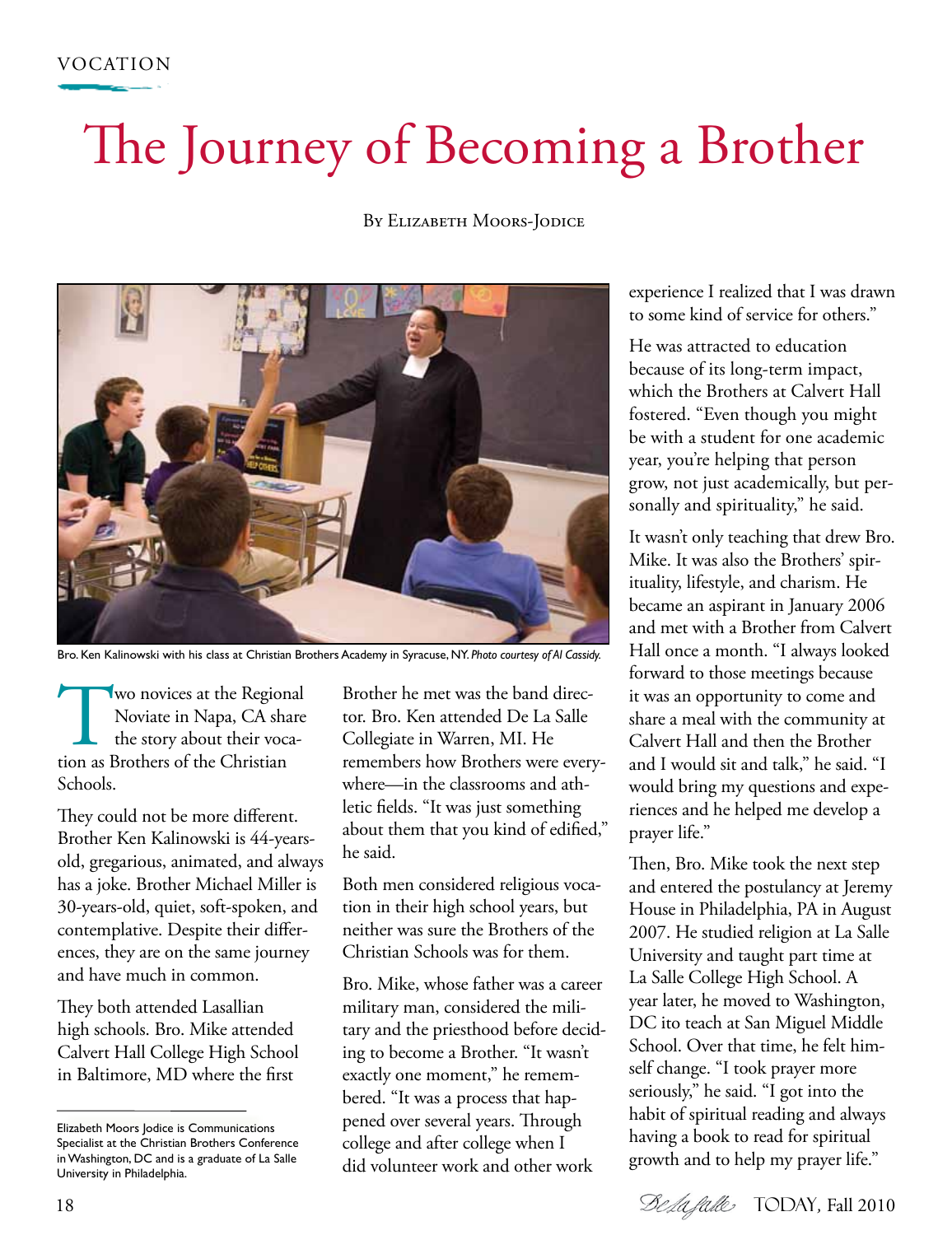

Brother Michael Miller works with a student at San Miguel School in Washington, DC.

Prayer is also an important reason Bro. Ken joined the Brothers, especially community prayer which Brothers often share in the mornings. "It's like a big huddle before the day. We all get together with our intentions and we focus on what's most important," he said. "Remember, we're here to serve God and the church and our students."

Bro. Ken's journey goes back to 1989. While attending a football game, he saw a Brother who invited him to dinner. After dinner, the Brother asked if he had ever thought about joining the Brothers. Bro. Ken thought and prayed about it. He had felt drawn to the vocation and that prompting was what he needed. "People always say it's a calling, I always say that you just know," he said.

Being young and moving to three locations in four years made him take a step back in 1994. "I think I just wanted a little time off—as I call it off the roller coaster," he said. "Let me see what I'm supposed to do."

Although he left the Brothers, he continued teaching at St. Joseph's Collegiate Institute in Buffalo, NY until 2003 before moving home to Michigan where he taught in Catholic schools and managed a pizzeria. While in Michigan, he underwent spiritual direction and was advised to go back to the Brothers. So, he wrote a letter asking to return—unsure of what to expect. An almost immediate phone call followed and he started the process again nearly four years ago.

Returning worried him more than leaving, but his worries were needless as the Brothers warmly welcomed him back. This time is different because Bro. Ken believes he is different. "Everything happens in God's time, not our time," he said.

Working now on God's time, he began his journey back by meeting with Brothers, then teaching at St. Raymond's High School for Boys in Bronx, NY before going to Christian Brothers Academy in Syracuse, NY.

Those separate journeys led Brothers Ken and Mike to the same place: Napa, CA for their novitiate year. They are undergoing a transformative process during which they are deepening their relationships with God and aligning their journeys with St. John Baptist de La Salle and Jesus.

The novitiate includes individual and community activities, along with four core classes on the Gospels, the liturgy, the life of De La Salle and his spirituality, and the Rule of the Brothers of the Christian Schools. In addition to classes, Brothers and Lasallian Partners serve as guest speakers and host workshops. The novices also work with students and teachers once a week at Justin-Siena High School in Napa.

Bro. Kevin Slate of the San Francisco District serves as novitiate director with Bro. Robert Hazard of the District of Eastern North America as sub-director. This is Bro. Kevin's first time as director, after previously having served as sub-director. He accompanies the novices on their individual journeys and attends to their spiritual growth. "Truly it is a blessing for me. I have the gift this year of living with five exceptional novices. There is a spirit of joy among them," he said. "They really have come to the novitiate with open minds and open hearts and, to

*Continued on Page 20*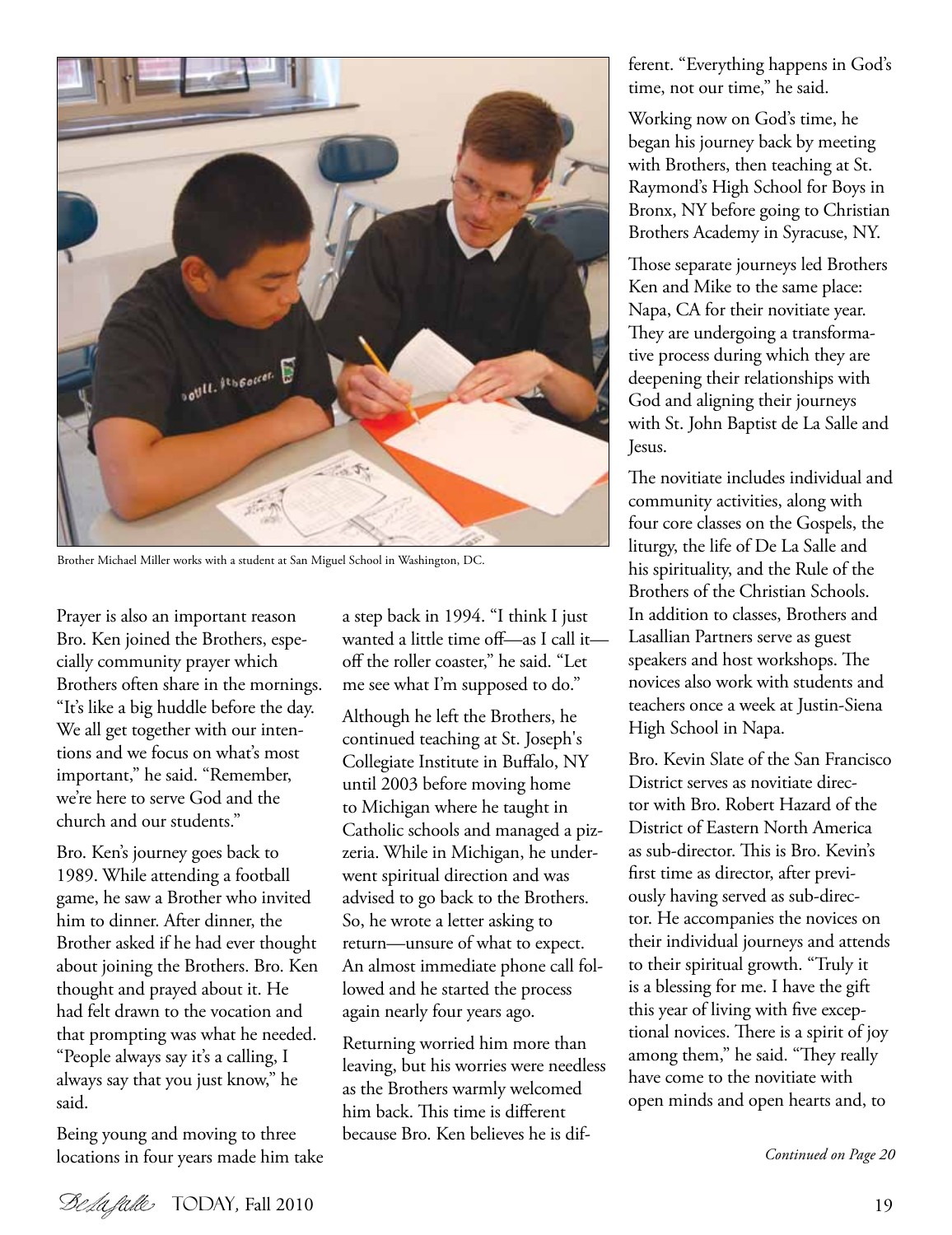#### **JOURNEY**

*Continued from Page 19*



(L-R) Novice Brothers Anwar Martinez, Tony Baginski, Lewis Harwood, Ken Kalinowski, and Michael Miller.

be honest, it's making my job really pleasant."

To help deepen their prayer lives, novices often begin spiritual practices like journaling, spiritual reading, or more personal prayer. Even just a few months into the novitiate, Bro. Kevin already notices the novices' transformation. "I see a kind of slowing down, a moving away from the busyness of the school and academic life of a Brother and the embracing and the real acceptance of wanting to deepen one's prayer life," he explained.

Leading up to the novitiate, Bro. Ken wasn't sure what to expect. "I know the names of the other novices, but I don't think we know each other well," he said. "And obviously, living together for a whole year very intensely, I think we'll get to know each other quite well."

He thought it would be difficult not to be in a classroom every day, but was looking forward to the spirituality and lessons of the year. "I want to try and be a sponge to as much of it as I can," he said.

As he prepared to enter the novitiate, Bro. Mike set spiritual goals for his journey to open his heart and mind to God's love and Jesus' teachings. "It's a constant and continual effort towards selflessness," he said.

Both Brothers are adjusting to community life and sharing space with men of different personalities. "I think it's just common sense and common courtesy," Bro. Ken said. "In the sense of look at what do you need and what do they need and hopefully it can all gel because every Brother—like every person in a family—has different needs and so we just have to be conscious of that."

Bro. Mike finds a challenge in achieving balance between the time and energy he devotes to ministry, community, and personal wellbeing. He understands the importance of having friends outside of the community and taking time for him since it's easy to stay focused only on the ministry. "Being cautious of burnout," he said. "Not taking time to take care of yourself so that you can return another day or another year to continue working in the ministry."

As they look beyond the novitiate, Bro. Mike hopes to continue teaching in middle schools; Bro. Ken would like to try administration, but continue teaching as well.

They know the future will include fewer Brothers and Bro. Mike feels pressure for those Brothers to live up to high expectations. However, he is not concerned because he believes the quality of the men entering is high. Bro. Ken has some concern about the unknown, but doesn't worry about it. "As long as I am doing what God is asking me to do, then that's all I can do," he said.

Bro. Mike feels some pressure to recruit Brothers and believes while Brothers should extend invitations to young men, families should offer encouragement as well—as his family did. He urges men who are considering the vocation to try it.

That's exactly what Brothers Mike and Ken did. They tried it and decided to continue. Now they are delving deeper on the next step in their journey to continue touching the lives of those children entrusted to their care. "To become a Brother doesn't happen overnight," said Bro. Mike. "It's really a life-long process of formation." $\blacksquare$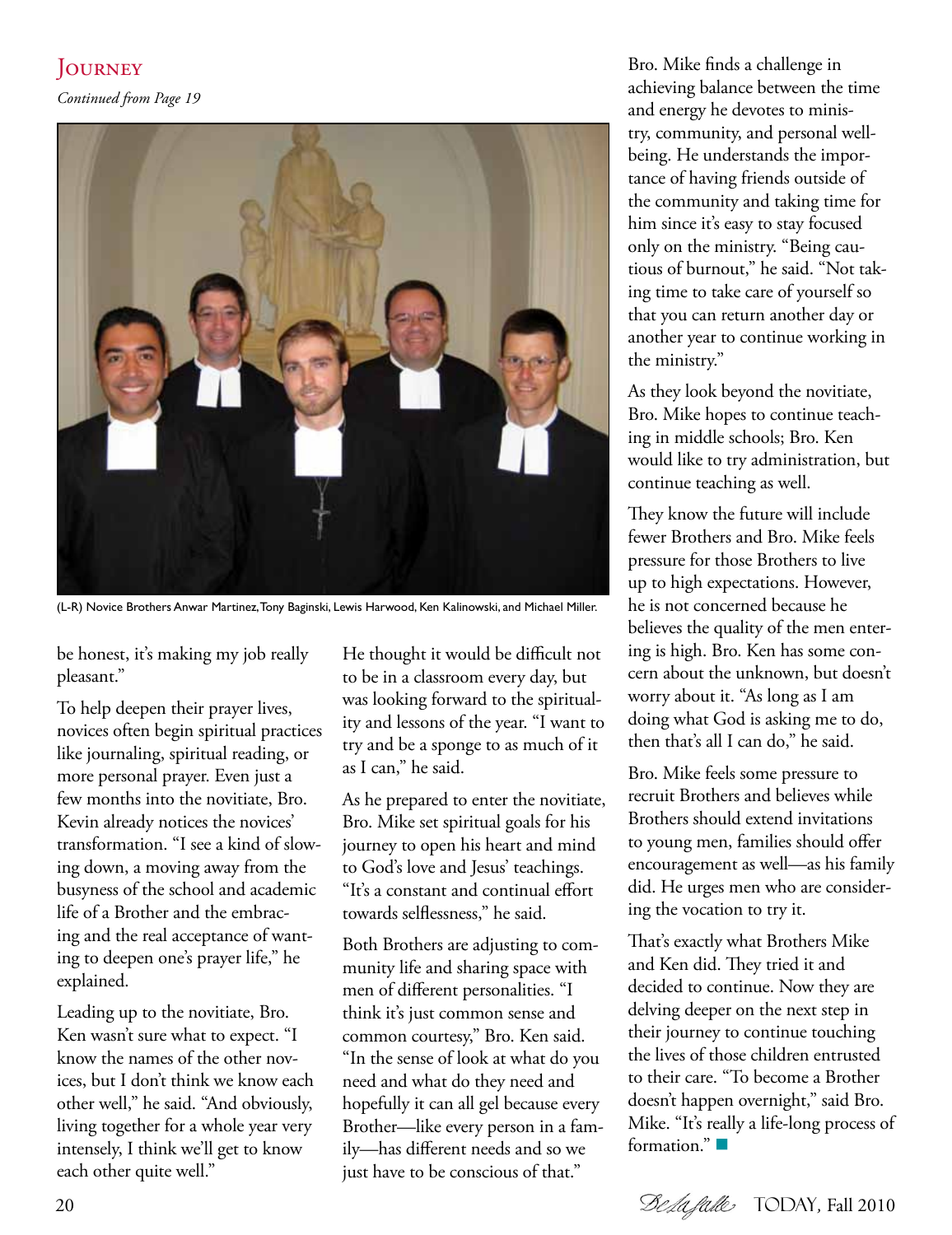### "Those who teach others unto justice shall shine like stars for all eternity."—Book of Daniel, 12:3

- Bro. Frederic Altenburg (DENA) passed away on June 2, 2010
- Bro. Martin Fallin (SF) passed away on July 8, 2010
- Bro. James Kirkpatrick (DENA) passed away on July 25, 2010
- Bro. Anthony Lamb (DENA) passed away on June 22, 2010

#### CALENDAR OF EVENTS

#### OCTOBER 2010

- 4 5 Regional Education Board Chicago, IL
- 7 9 Lasallian Leadership Institute-East, Mt. Pocono, PA
- 19 Regional Finance Board Meeting, Bolingbrook, IL
- 28-30 Lasallian Leadership Institute-Midwest, Bloomington, MN
- 30-Nov. 1 Regional Mission Formation Board, Minneapolis, MN

#### November 2010

- 1-4 RCCB Meeting Cleveland, OH
- 8-10 RVFB Meeting Cleveland, OH
- 18-20 Huether Lasallian Conference 2010, Cincinnati, OH
- 21 Regional Education Board, Cincinnati, OH
- Bro. Regis (Lucian Regis) Morgan (Midwest) passed away on September 5, 2010
- Bro. John Owens (DENA) passed away on July 15, 2010
- Bro. Joseph Scheberle (NO-SF) passed away on May 22, 2010
- Bro. Denis (Herman) Sutter (Midwest) passed away on July 31, 2010
- Bro. Joseph Ventura (DENA) passed away on August 23, 2010

#### December 2010

31-Jan. 3 Assembly of Young Brothers of North America, Cuernavaca, Mexico

#### JANUARY 2011

- 7-9 Regional Mission Formation Board, New Orleans, LA
- 14-16 Lasallian Volunteers Midyear Retreat (place TBD)

#### FEBRUARY 2011

- 25-27 Lasallian Volunteers Discernment Retreat (place TBD)
- 27-Mar. 2 LASSCA Annual Meeting, St. Augustine, FL

#### **MARCH 2011**

- 2-4 RCCB, St. Augustine, FL
- 4-6 Lasallian Volunteers Discernment Retreat, (place TBD)
- 10-12 Lasallian Leadership Institute-East, Mt. Pocono, PA
- 11-13 Lasallian Volunteers Discernment Retreat (place TBD)
- 17-19 Lasallian Leadership Institute-Midwest, Belleville, IL
- 20-April 3 Inter-Capitular Meeting
- 20-21 Regional Mission Formation Board, Anaheim, CA

#### April 2011

- 4-30 Visit of Superior General Midwest & San Francisco **Districts**
- 29-30 Regional Education Board New Orleans, LA